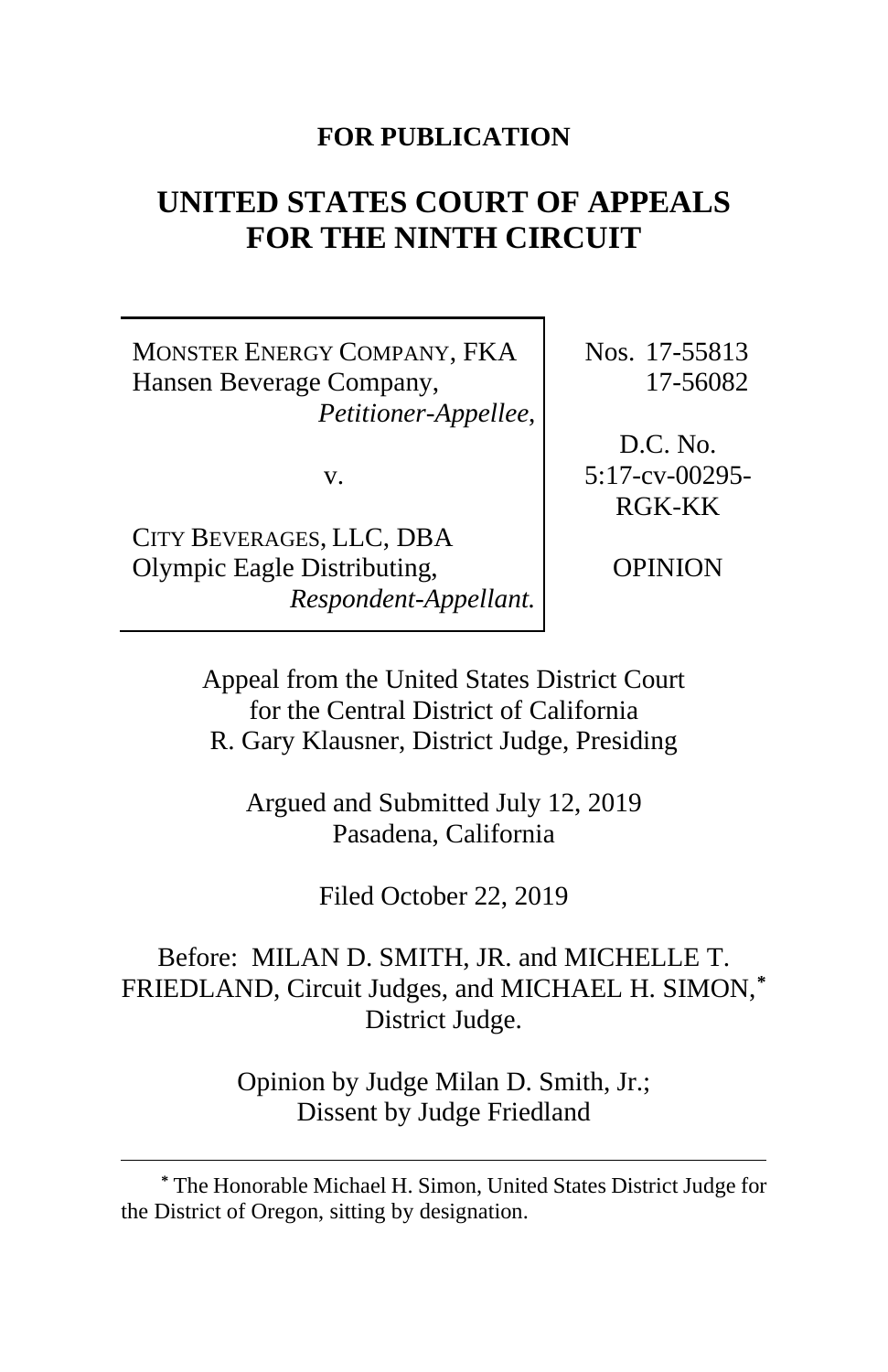#### **SUMMARY[\\*\\*](#page-1-0)**

#### **Arbitration**

The panel reversed the district court, vacated a final arbitration award between Monster Energy Co. and City Beverages, LLC, doing business as Olympic Eagle Distributing, and vacated the district court's award of postarbitration fees to Monster Energy Co. for its petition to confirm the award.

After Monster terminated its distribution agreement with Olympic Eagle, the parties proceeded to arbitration. The parties chose an arbitrator from a list of several neutrals provided by JAMS, the arbitration organization specified in the agreement. The arbitrator ruled in favor of Monster, and Monster asked the district court to confirm its award. Olympic Eagle sought to vacate the award based on laterdiscovered information that the arbitrator was a co-owner of JAMS—a fact that he did not disclose prior to arbitration.

The panel first held that Olympic Eagle had not waived its evident partiality claim because it did not have constructive notice of the arbitrator's potential nonneutrality.

The panel then held that before an arbitrator is officially engaged to perform an arbitration, to ensure that the parties' acceptance of the arbitrator is informed, arbitrators must disclose their ownership interests, if any, in the arbitration

<span id="page-1-0"></span>**<sup>\*\*</sup>** This summary constitutes no part of the opinion of the court. It has been prepared by court staff for the convenience of the reader.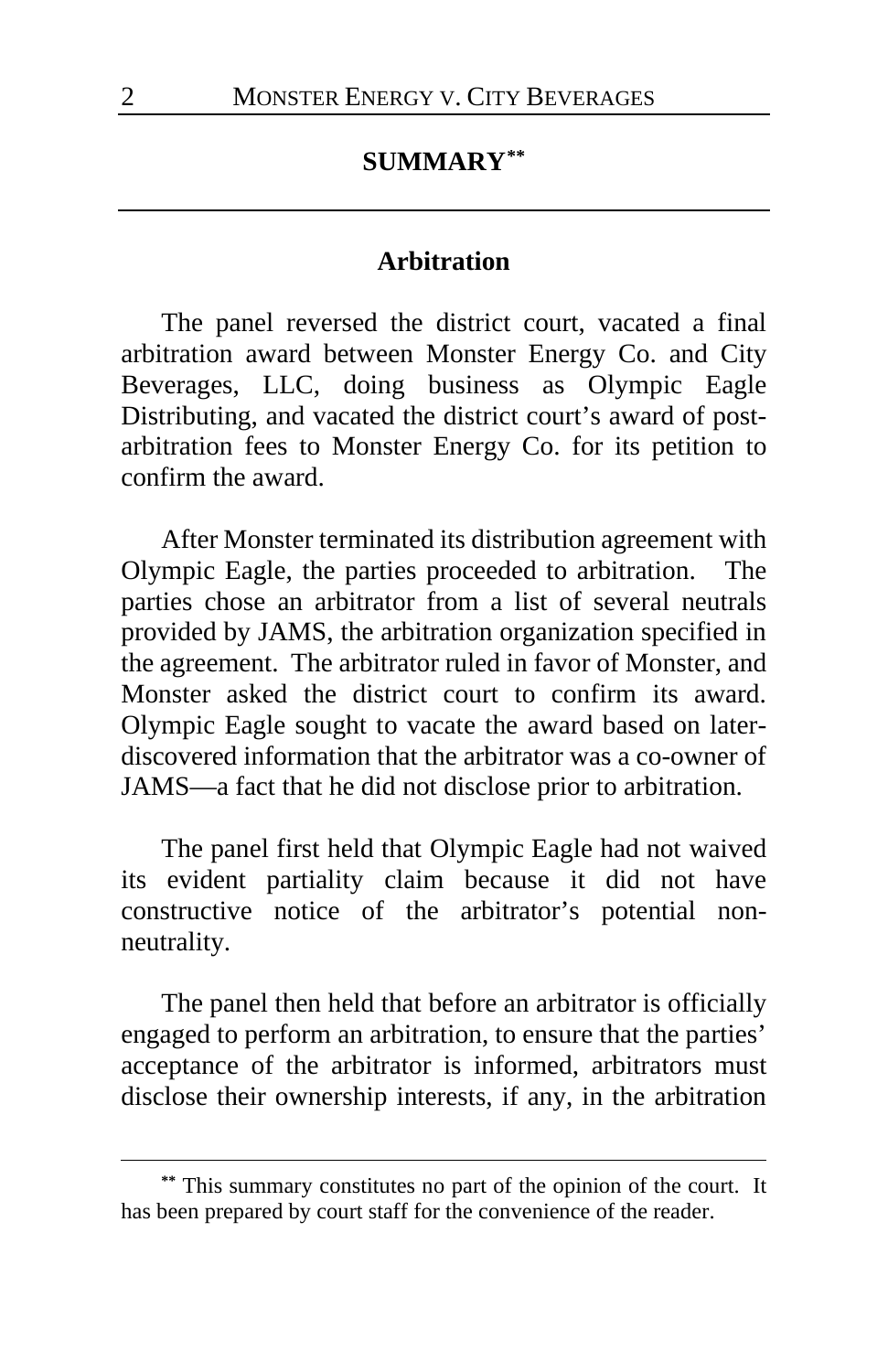organizations with whom they are affiliated in connection with the proposed arbitration, and those organizations' nontrivial business dealings with the parties to the arbitration. In this case, the arbitrator's failure to disclose his ownership interest in JAMS, coupled with the fact that JAMS has administered 97 arbitrations for Monster over the past five years, created a reasonable impression of bias and supported vacatur of the arbitration award. Because the panel vacated the arbitration award, the panel also vacated the district court's award of post-arbitration fees to Monster.

Dissenting, Judge Friedland disagreed that, in an evaluation of whether the arbitrator might favor Monster, the additional information the majority believed should have been disclosed would have made any material difference. She would therefore reject Olympic Eagle's effort to vacate the arbitration award in Monster's favor.

### **COUNSEL**

Michael K. Vaska (argued), Rylan L.S. Weythman, and Devra R. Cohen, Foster Pepper PLLC, Seattle, Washington; Jonathan Solish and David A. Harford, Bryan Cave LLP, Irvine, California; for Respondent-Appellant.

Tanya M. Schierling (argued), Norman L. Smith, and Daniel E. Gardenswartz, Solomon Ward Seidenwurm & Smith LLP, San Diego, California, for Petitioner-Appellee.

Michael D. Madigan and Brandt F. Erwin, Madigan Dahl & Harlan P.A., Minneapolis, Minnesota, for Amicus Curiae National Beer Wholesalers Association.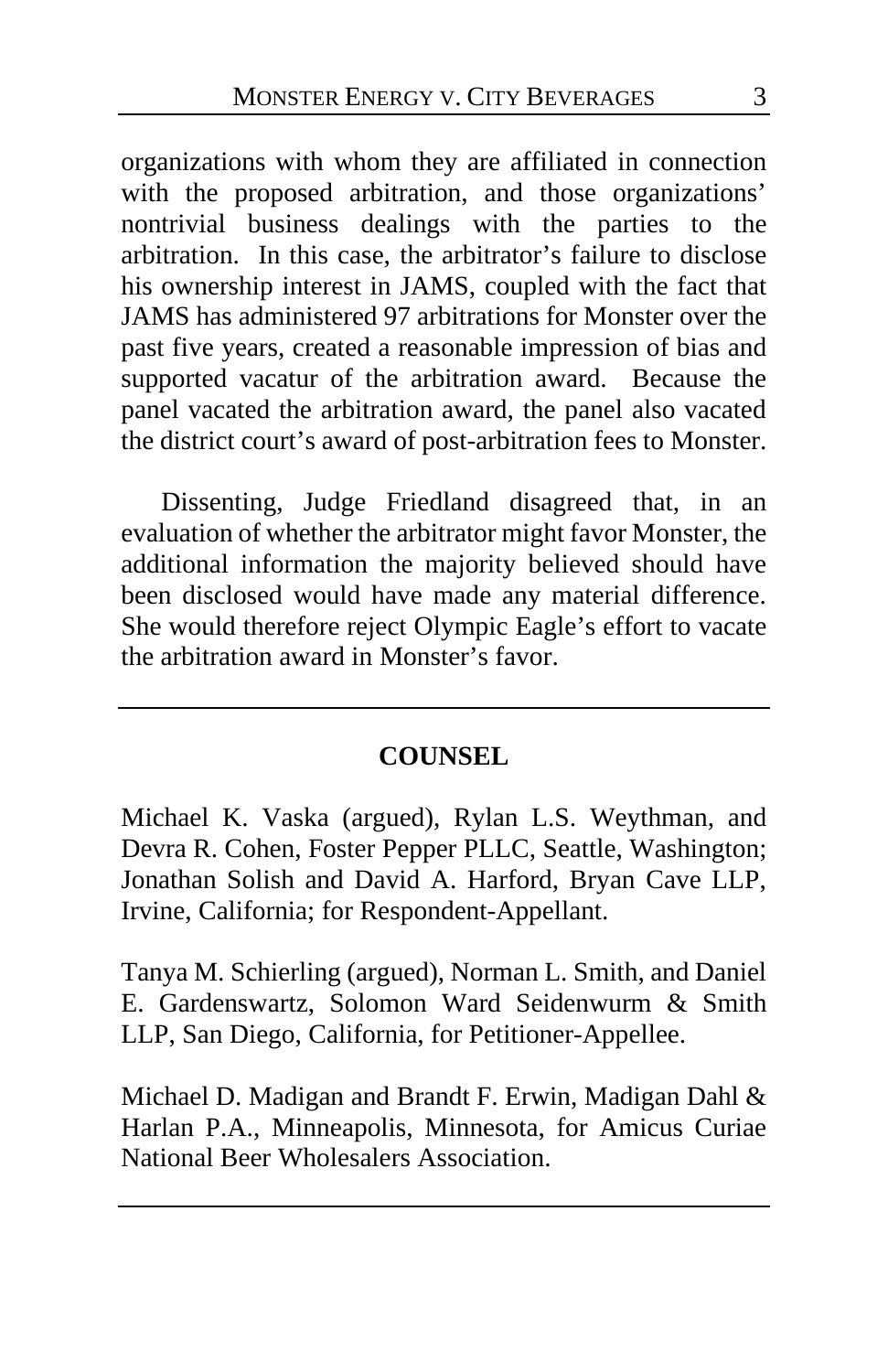#### **OPINION**

M. SMITH, Circuit Judge:

City Beverages, LLC, doing business as Olympic Eagle Distributing (Olympic Eagle), and Monster Energy Co. (Monster) signed an agreement providing exclusive distribution rights for Monster's products to Olympic Eagle for a fixed term in a specified territory. After Monster exercised its contractual right to terminate the agreement, the parties proceeded to arbitration to determine whether Olympic Eagle was entitled to protection under Washington law, and thus whether Monster had improperly terminated the agreement without good cause. From a list of several neutrals provided by JAMS, the arbitration organization specified in the agreement, the parties chose the Honorable John W. Kennedy, Jr. (Ret.) (the Arbitrator). At the outset of arbitration, the Arbitrator provided a series of disclosure statements. In the final arbitration award (the Award), the Arbitrator determined that Olympic Eagle did not qualify for protection under Washington law.

The parties filed cross-petitions in the district court, with Monster seeking to confirm the Award and Olympic Eagle moving to vacate it. The district court ultimately confirmed the Award.

We conclude, given the Arbitrator's failure to disclose his ownership interest in JAMS, coupled with the fact that JAMS has administered 97 arbitrations for Monster over the past five years, that vacatur of the Award is necessary on the ground of evident partiality. We therefore reverse the district court and vacate the Award. We also vacate the district court's award of post-arbitration fees to Monster for its petition to confirm the Award.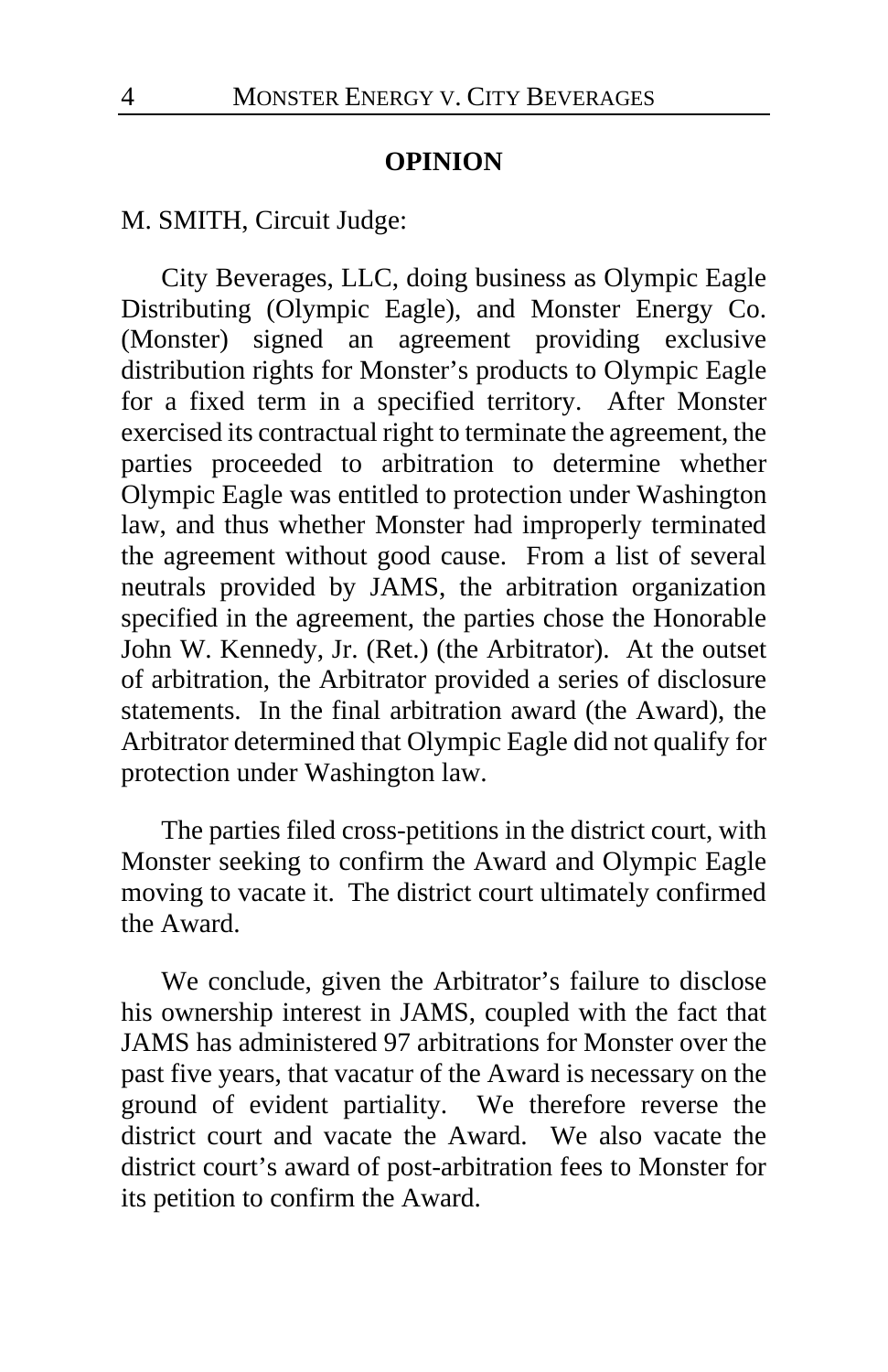#### **FACTUAL AND PROCEDURAL BACKGROUND**

#### **I. Factual Background**

In 2006, Olympic Eagle, an Anheuser-Busch (AB) distributor, agreed to promote and sell Monster energy drinks for twenty years in an exclusive territory. The contract permitted Monster to terminate the agreement without cause upon payment of a severance fee. Eight years later, Monster exercised its termination right and offered to pay Olympic Eagle the contractual severance of \$2.5 million.

In response, Olympic Eagle invoked Washington's Franchise Investment Protection Act (FIPA), which prohibits termination of a franchise contract absent good cause. *See* Wash. Rev. Code § 19.100.180(2)(j). Monster served an arbitration demand on Olympic Eagle and filed an action in the district court seeking to compel arbitration. The district court ruled in favor of Monster and compelled arbitration before JAMS Orange County, as specified by Monster in its form agreement with the AB distributors.

JAMS provided a list of seven neutrals to conduct the arbitration, and the parties chose the Arbitrator. The Arbitrator's multi-page disclosure statement, provided to the parties at the commencement of arbitration, contained the following provision:

> I practice in association with JAMS. Each JAMS neutral, including me, has an economic interest in the overall financial success of JAMS. In addition, because of the nature and size of JAMS, the parties should assume that one or more of the other neutrals who practice with JAMS has participated in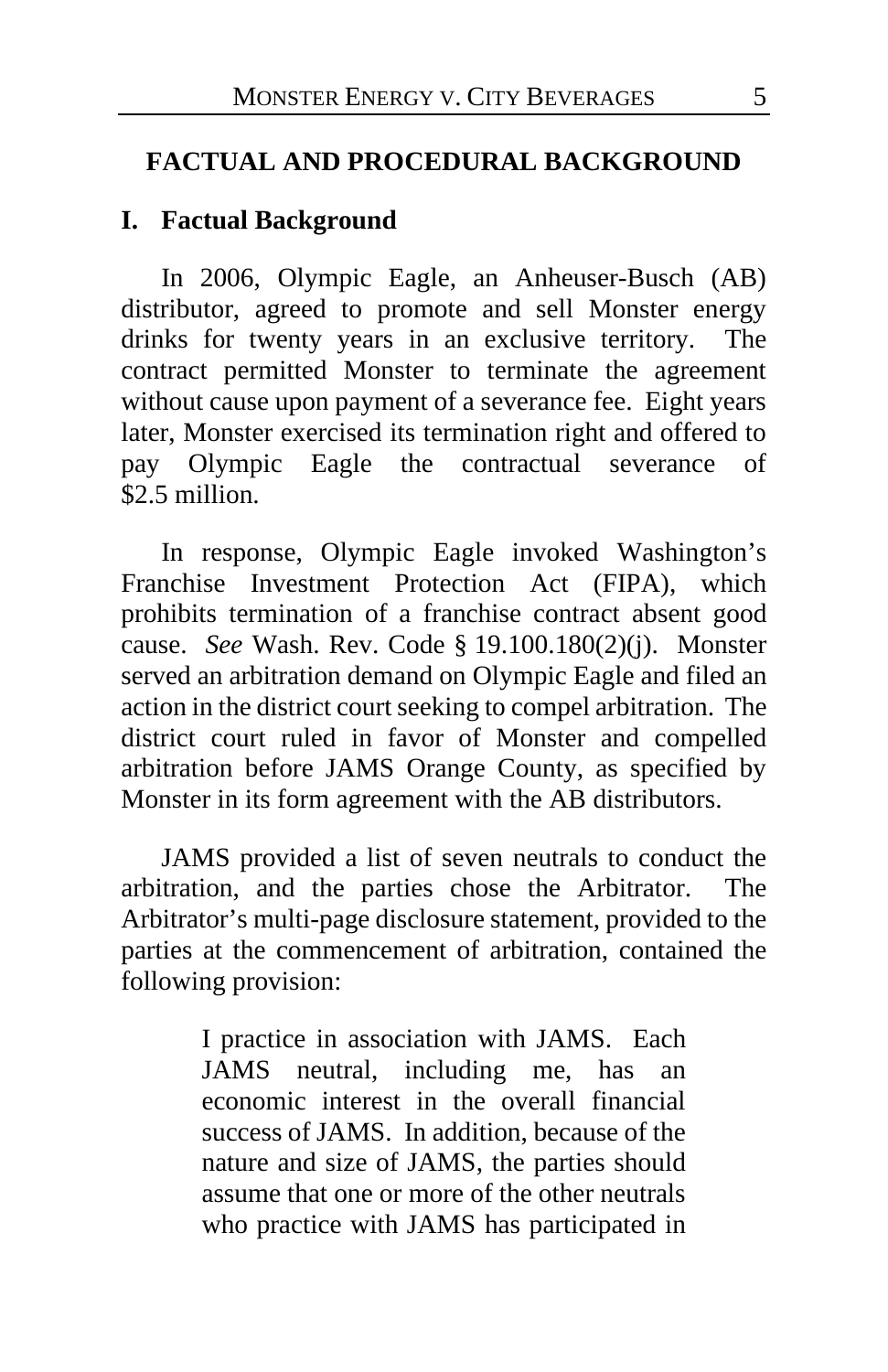an arbitration, mediation or other dispute resolution proceeding with the parties, counsel or insurers in this case and may do so in the future.

#### **II. Procedural Background**

Following two weeks of hearings, the Arbitrator issued an interim award, finding that Olympic Eagle was not entitled to protection under FIPA. Two months later, the Arbitrator awarded Monster attorneys' fees (together with the interim award, the Award).

Thereafter, Monster filed a petition in the district court to confirm the Award, and Olympic Eagle cross-petitioned for its vacatur. Olympic Eagle sought to vacate the Award based on later-discovered information that the Arbitrator was a co-owner of JAMS—a fact that he did not disclose prior to arbitration. Olympic Eagle also requested information from JAMS regarding the Arbitrator's financial interest in JAMS, and Monster's relationship with JAMS. When JAMS refused to divulge this information, Olympic Eagle served JAMS with a subpoena. In the face of further resistance, Olympic Eagle later moved to compel JAMS's response to the subpoena.

Ultimately, the district court confirmed the Award, denying Olympic Eagle's cross-petition and finding its motion to compel moot. The district court then awarded Monster attorneys' fees from both the arbitration and the post-arbitration proceedings. Judgment was entered, and Olympic Eagle timely appealed.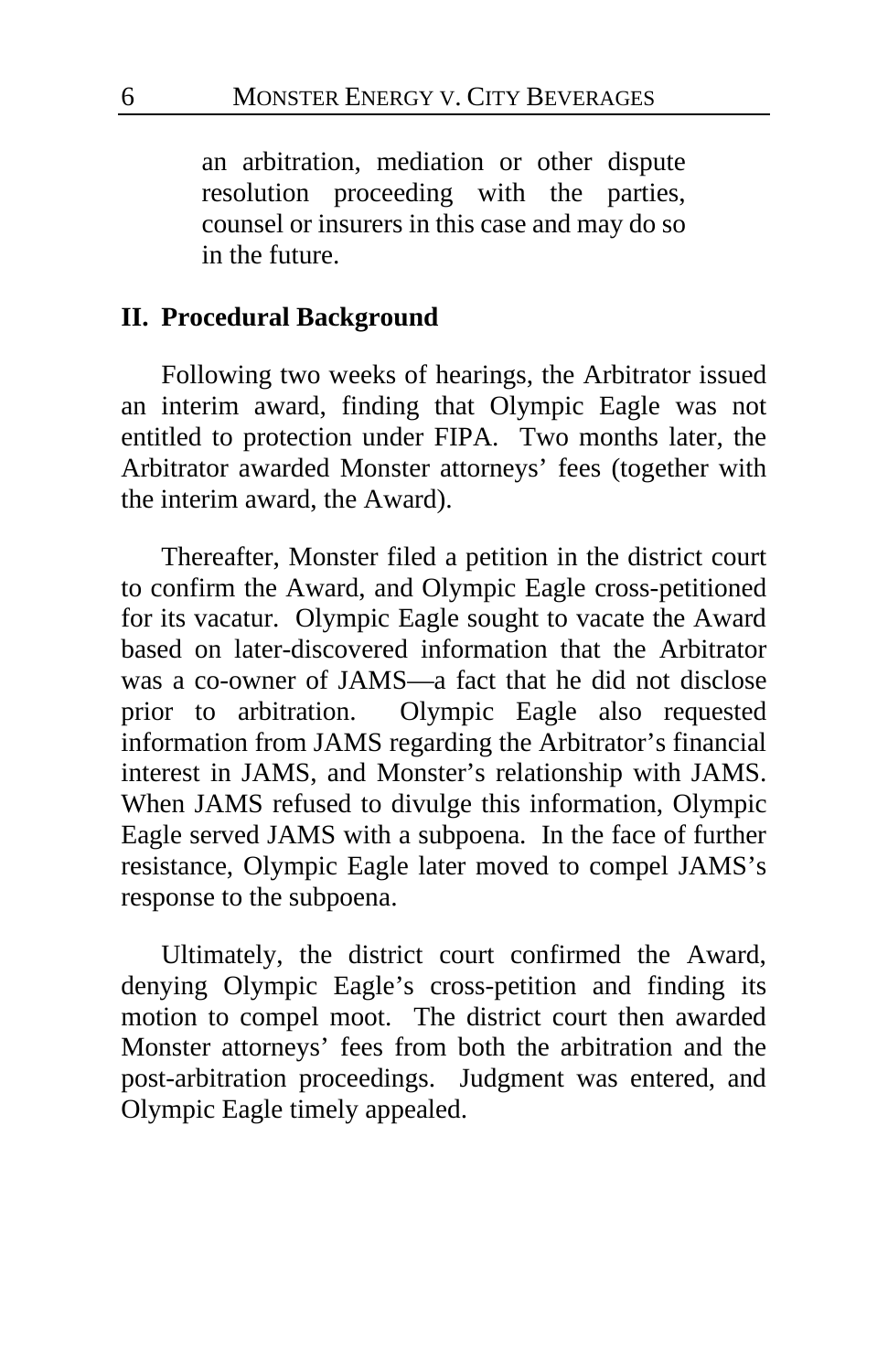#### **JURISDICTION AND STANDARD OF REVIEW**

We have jurisdiction over this appeal pursuant to 9 U.S.C. § 16 and 28 U.S.C. § 1291, and we review de novo the district court's confirmation of an arbitration award. *New Regency Prods., Inc. v. Nippon Herald Films, Inc.*, 501 F.3d 1101, 1105 (9th Cir. 2007).

#### **ANALYSIS**

The Federal Arbitration Act permits a court to vacate an arbitration award "where there was evident partiality . . . in the arbitrators." 9 U.S.C. § 10(a)(2).**[1](#page-6-0)** Olympic Eagle seeks vacatur of the Award based on the Arbitrator's failure to fully disclose his ownership interest in JAMS. Monster contends that the district court correctly found Olympic Eagle's argument waived, and, alternatively, that the Arbitrator's disclosures were sufficient. We first consider whether Olympic Eagle waived its evident partiality claim, and, finding that it did not, then turn to the merits.

#### **I. Waiver**

The district court held, and Monster continues to argue, that Olympic Eagle waived its evident partiality claim because it failed to timely object when it first learned of

<span id="page-6-0"></span>**<sup>1</sup>** Our dissenting colleague makes much of the fact that persons who litigate their claims in arbitration have voluntarily given up the extensive protections afforded to parties by the conflict of interest statutes and rules governing federal judges. However, she fails to similarly credit the fact that federal law also provides some comparable protections to parties in arbitration by also permitting courts to vacate arbitration awards when there is "evident partiality ... in the arbitrators." 9 U.S.C.  $\S 10(a)(2)$ ; *see infra* Section II*.*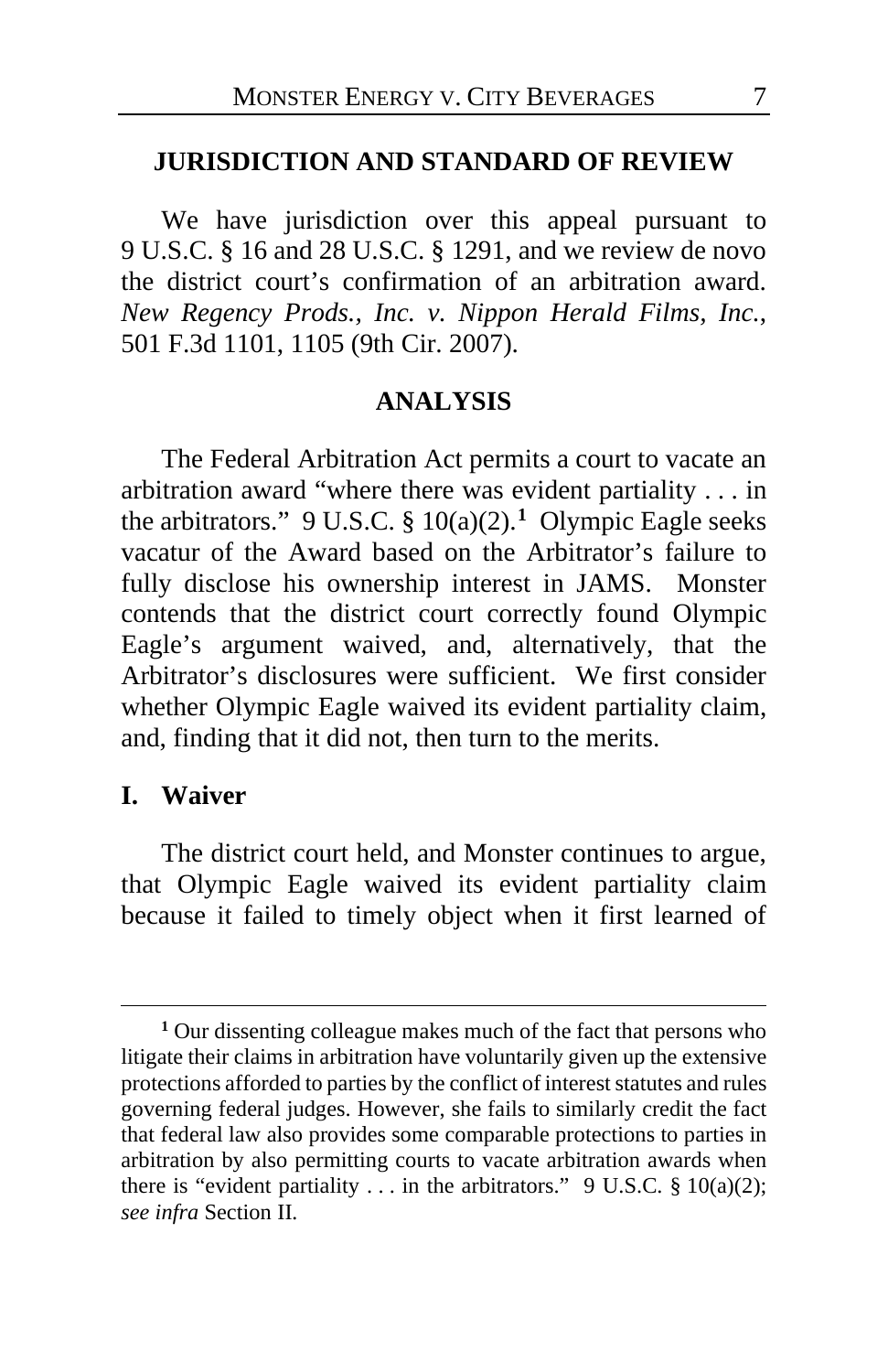potential "repeat player" bias and the Arbitrator disclosed his economic interest in JAMS.

In *Fidelity Federal Bank, FSB v. Durga Ma Corp.*  (*Fidelity*), we joined several of our sister circuits that utilize a constructive knowledge standard when considering whether a party has waived an evident partiality claim. 386 F.3d 1306, 1313 (9th Cir. 2004). There, we held that the disgruntled party was on notice that the challenged arbitrator may have been non-neutral given the process the parties employed to pick their arbitration panel: each party picked one arbitrator and the arbitrators picked the third. *Id.* Moreover, the party had failed to request disclosures from the arbitrator or object to the lack of disclosures. *Id.* Given these facts, we concluded that the party had waived its partiality objection. *Id.*

Our post-*Fidelity* waiver cases involved less complicated factual scenarios than the case before us. *See Johnson v. Gruma Corp.*, 614 F.3d 1062, 1069 (9th Cir. 2010) (finding waiver where the party knew for at least "a year or two" of the prior professional relationship between the arbitrator and opposing counsel's spouse before the arbitrator ruled); *Metalmark Nw., LLC v. Stewart*, No. 06- 35321, 2008 WL 11442024, at \*1 (9th Cir. May 6, 2008) (finding no waiver because the arbitrator failed to disclose conflicts and neither party had selected the arbitrator). Unlike these prior cases, the situation here is more akin to a partial disclosure—the Arbitrator disclosed his "economic interest" in JAMS prior to arbitration, but Olympic Eagle did not know it was an ownership interest. Although the district court correctly noted that an ownership interest is "merely a type of economic interest," the key issue is whether Olympic Eagle had constructive notice of the Arbitrator's potential non-neutrality.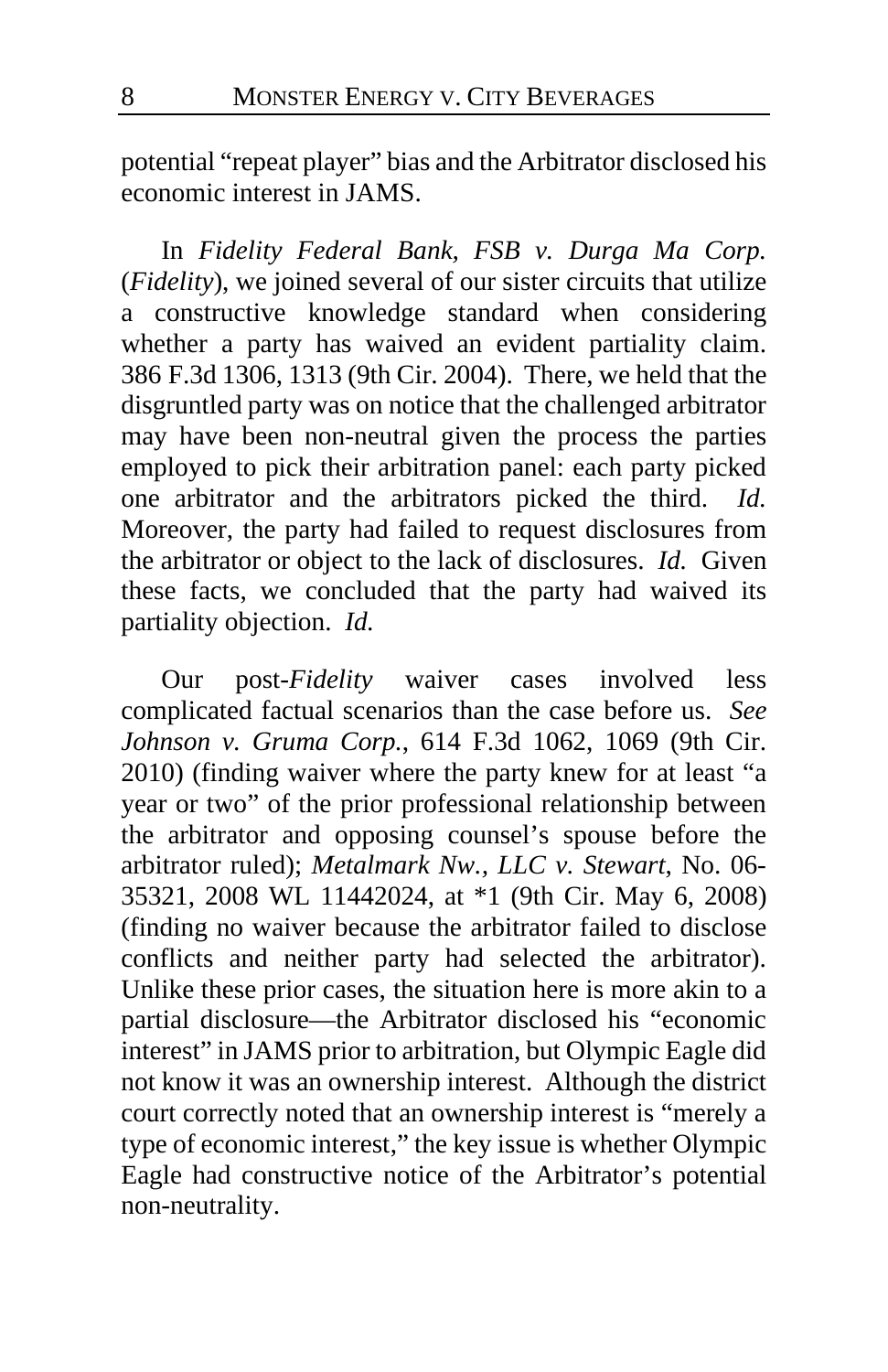We find that Olympic Eagle lacked the requisite constructive notice for waiver. To be sure, it knew that the Arbitrator had some sort of "economic interest" in JAMS. But the Arbitrator expressly likened his interest in JAMS to that of "each JAMS neutral," who has an interest in the "overall financial success of JAMS." The Arbitrator also disclosed his previous arbitration activities that directly involved Monster, in which he ruled against the company. In context, these disclosures implied only that the Arbitrator, like any other JAMS arbitrator or employee, had a general interest in JAMS's reputation and economic wellbeing, and that his sole financial interest was in the arbitrations that he himself conducted. Thus, even if the number of disputes that Monster sent to JAMS was publicly available, that information alone would not have revealed that this *specific* Arbitrator was potentially non-neutral based on the totality of JAMS's Monster-related business.

The crucial fact—the Arbitrator's ownership interest was not unearthed through public sources, and it is not evident that Olympic Eagle could have discovered this information prior to arbitration. In fact, JAMS repeatedly stymied Olympic Eagle's efforts to obtain details about JAMS's ownership structure and the Arbitrator's interest post-arbitration. Accordingly, Olympic Eagle did not have constructive notice of the Arbitrator's ownership interest in JAMS—the key fact that triggered the specter of partiality.

Furthermore, we have repeatedly emphasized an arbitrator's duty to investigate and disclose potential conflicts. *See, e.g.*, *New Regency*, 501 F.3d at 1110–11 (holding that the arbitrator's new employment triggered duty to investigate possible conflicts). The Arbitrator undoubtedly knew of his ownership interest in JAMS prior to arbitration yet failed to disclose it. To find waiver in this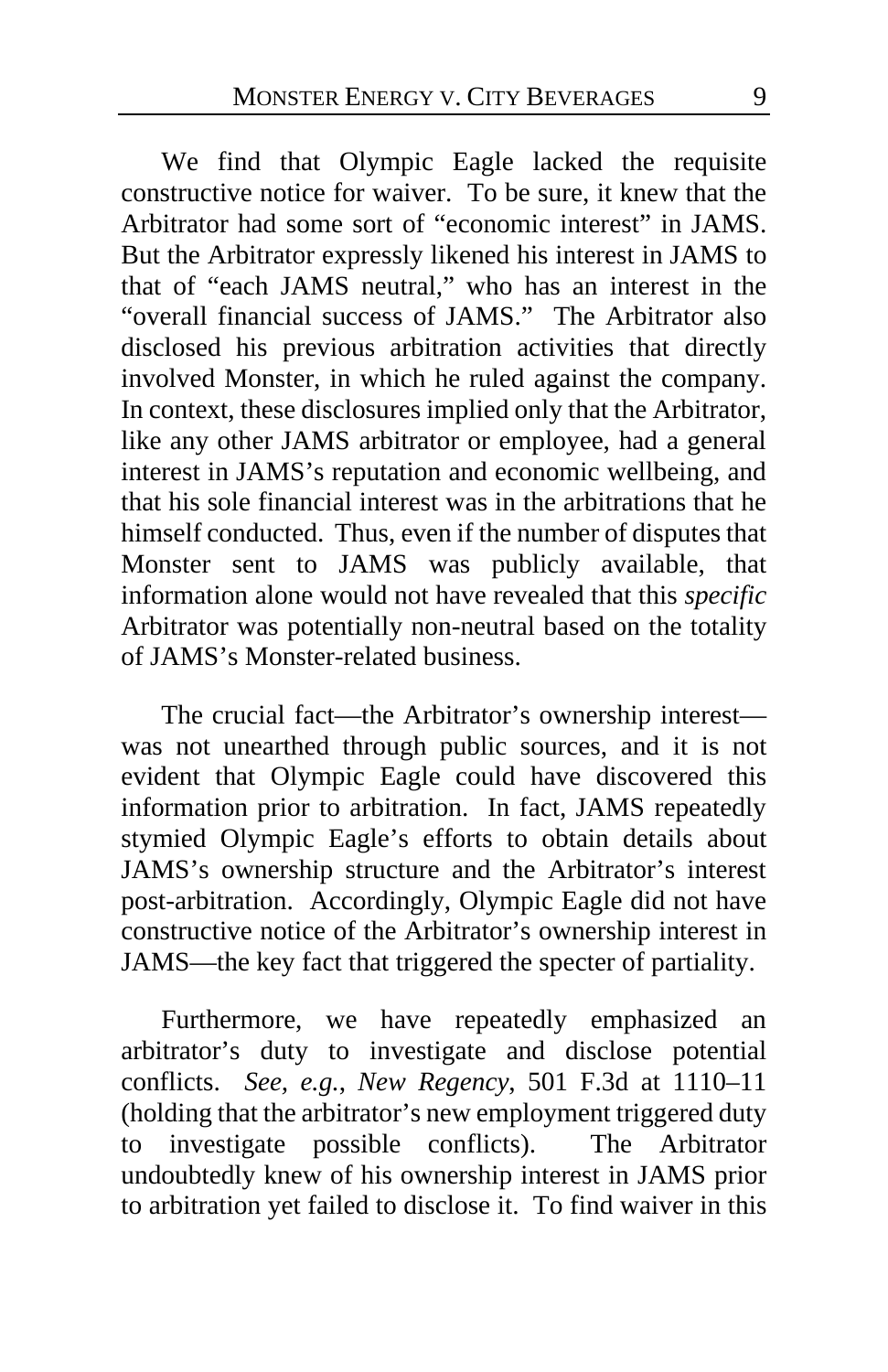circumstance would "'put a premium on concealment' in a context where the Supreme Court has long required full disclosure." *Tenaska Energy, Inc. v. Ponderosa Pine Energy, LLC*, 437 S.W. 3d 518, 528 (Tex. 2014) (quoting *Middlesex Mut. Ins. Co. v. Levine*, 675 F.2d 1197, 1204 (11th Cir. 1982)). Thus, we hold that Olympic Eagle did not have constructive notice of the Arbitrator's potential nonneutrality, and therefore did not waive its evident partiality claim.

## **II. Evident Partiality**

The Supreme Court has held that vacatur of an arbitration award is supported where the arbitrator fails to "disclose to the parties any dealings that might create an impression of possible bias." *Commonwealth Coatings Corp. v. Cont'l Cas. Co.*, 393 U.S. 145, 149 (1968). In a concurrence, Justice White noted that when an arbitrator has a "substantial interest in a firm which has done more than trivial business with a party, that fact must be disclosed," *id.* at 151–52 (White, J., concurring)—a formulation of the rule that we have adopted. *See, e.g.*, *New Regency*, 501 F.3d at 1107. By contrast, we have observed that "long past, attenuated, or insubstantial connections between a party and an arbitrator" do not support vacatur based on evident partiality. *Id.* at 1110; *see also Lagstein v. Certain Underwriters at Lloyd's, London*, 607 F.3d 634, 646 (9th Cir. 2010) (finding no evident partiality where the arbitrator's alleged ethical misconduct "occurred more than a decade before th[e] arbitration and concerned neither of the parties to the case").

In *New Regency*, we considered an arbitrator's failure to disclose his new employment as an executive at a film group that was negotiating with one of the party's executives for the development of a movie. 501 F.3d at 1107, 1111. Prior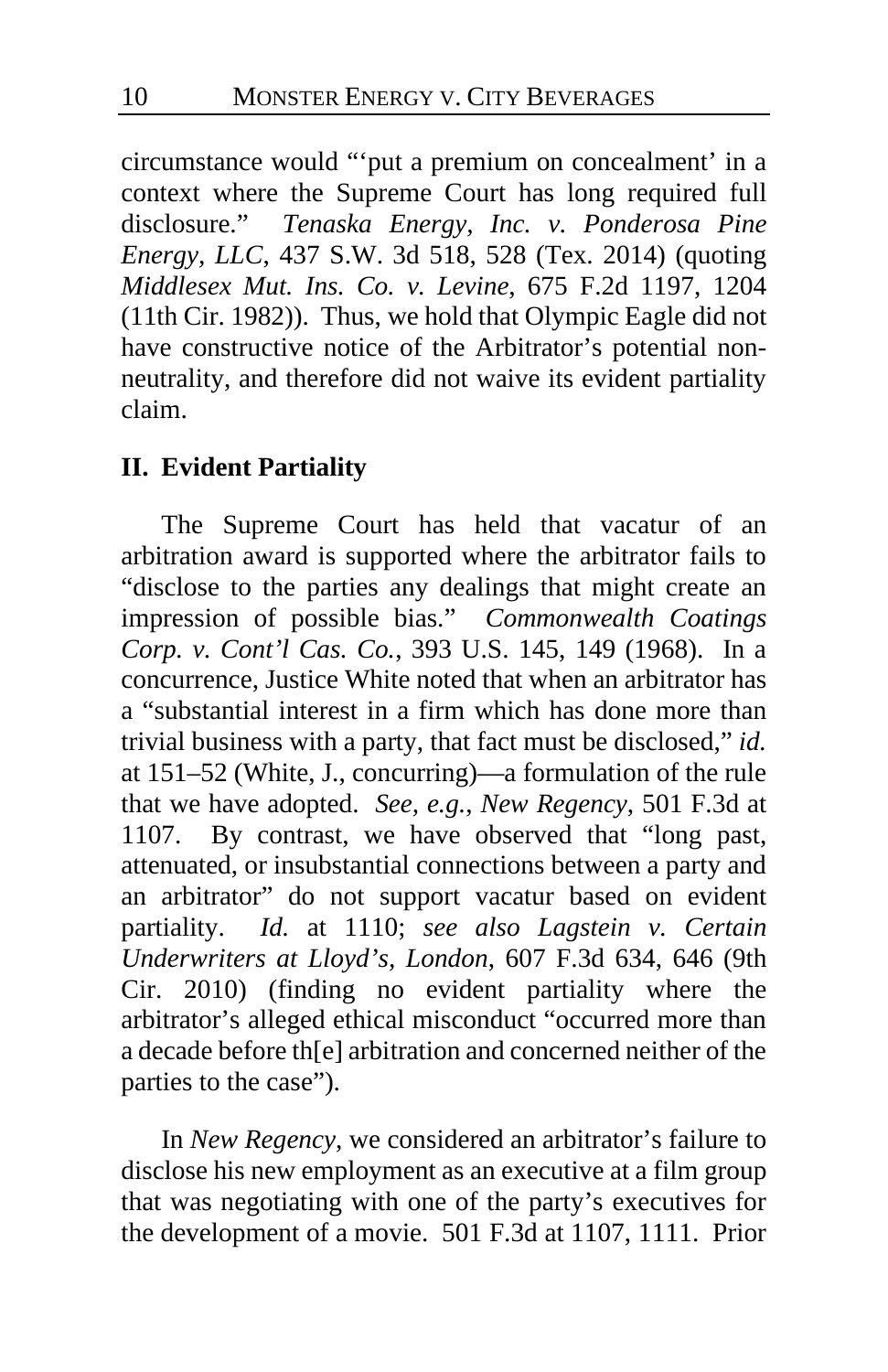to the arbitration, the arbitrator disclosed only that he had "negotiated deals" with that same party's leadership, but failed to update his disclosures once the new employment began. *Id.* at 1106. Because the film deal was "real and nontrivial," we found a "reasonable impression of partiality [] sufficient to support vacatur." *Id.* at 1110–11. Similarly, in *Schmitz v. Zilveti*, we vacated an arbitration award for evident partiality where the arbitrator's law firm had represented the parent company of one party in "at least nineteen cases during a period of 35 years." 20 F.3d 1043, 1044 (9th Cir. 1994). Thus, under our case law, to support vacatur of an arbitration award, the arbitrator's undisclosed interest in an entity must be substantial, *and* that entity's business dealings with a party to the arbitration must be nontrivial.

Here, the Arbitrator submitted a disclosure statement in accordance with JAMS's rules. He disclosed that within the past five years he had served as a neutral arbitrator for one of the parties, firms, or lawyers in the present arbitration; that within the past two years he or JAMS had been contacted by a party or an attorney regarding prospective employment; and that he "practice[s] in association with JAMS. Each JAMS neutral, including me, has an economic interest in the overall financial success of JAMS." The Arbitrator also disclosed that he arbitrated a separate dispute between Monster and a distributor, resulting in an award against Monster of almost \$400,000. He did *not*, however, disclose his ownership interest in JAMS and JAMS's substantial business relationship with Monster.

<span id="page-10-0"></span>Our inquiry is thus two-fold: we must determine (1) whether the Arbitrator's ownership interest in JAMS was sufficiently substantial, *and* (2) whether JAMS and Monster were engaged in nontrivial business dealings. If the answer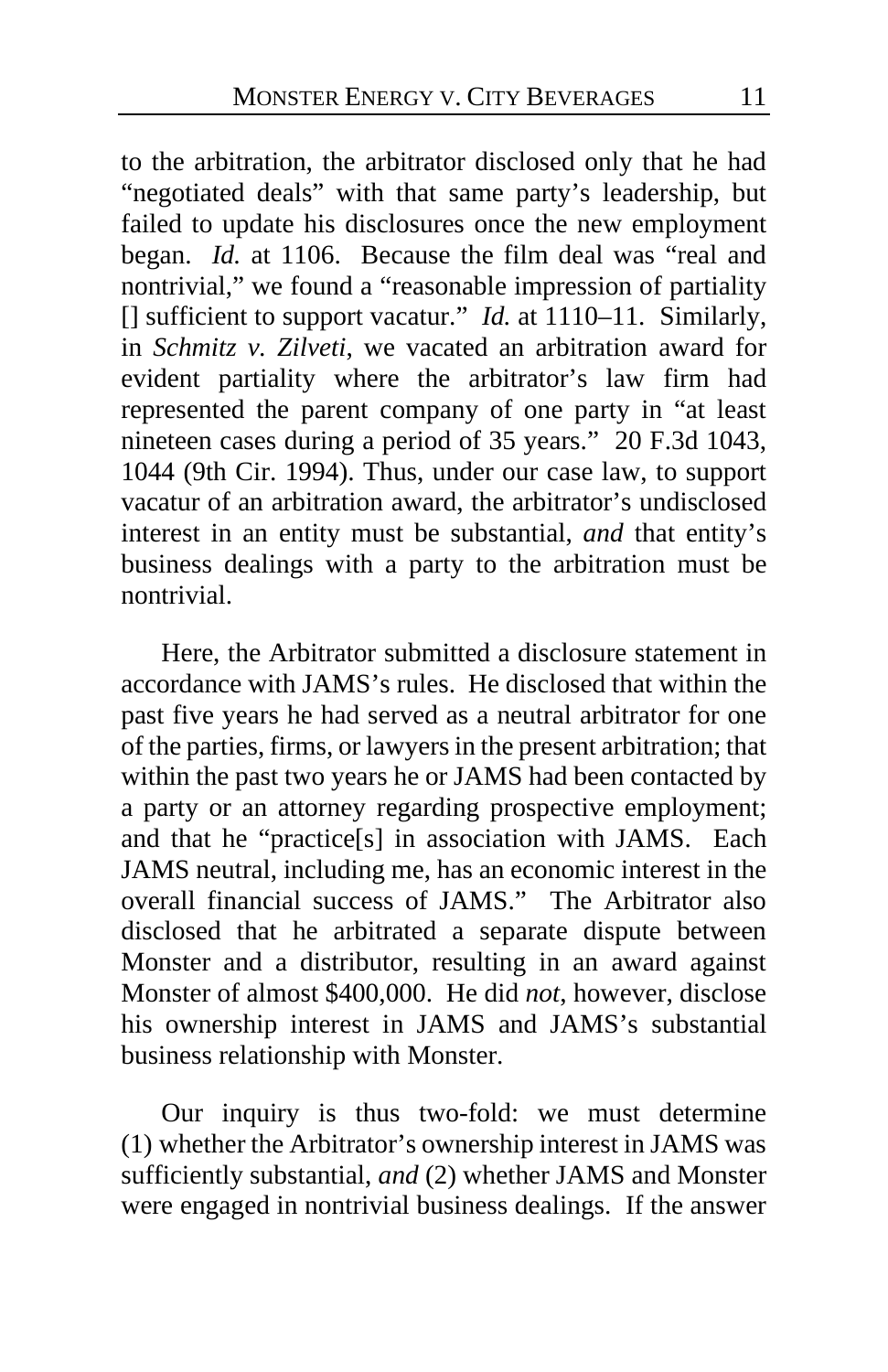to both questions is affirmative, then the relationship required disclosure, and supports vacatur.

<span id="page-11-2"></span>First, as a co-owner of JAMS, the Arbitrator has a right to a portion of profits from *all* of its arbitrations, not just those that he personally conducts. This ownership interest which greatly exceeds the general economic interest that all JAMS neutrals**[2](#page-11-0)** naturally have in the organization—is therefore substantial. Second, Monster's form contracts contain an arbitration provision that designates JAMS Orange County as its arbitrator. As a result, over the past five years, JAMS has administered 97 arbitrations for Monster: an average rate of more than one arbitration per month. Such a rate of business dealing is hardly trivial, regardless of the exact profit-share that the Arbitrator obtained.**[3](#page-11-1)** In sum, these facts demonstrate that the Arbitrator had a "substantial interest in [JAMS,] which has done more than trivial business with [Monster]"—facts that create an impression of bias, should have been disclosed, and therefore support vacatur. *Commonwealth Coatings*, 393 U.S. at 151–52 (White, J., concurring).

We acknowledge that previous cases did not address an arbitrator's interest in his own arbitration service.

<span id="page-11-0"></span>**<sup>2</sup>** Indeed, only about one-third of JAMS neutrals are ownershareholders.

<span id="page-11-1"></span>**<sup>3</sup>** Although the record does not reveal the Arbitrator's specific monetary interest in Monster-related arbitrations, we do not require such empirical evidence to conduct the triviality inquiry. *See New Regency*, 501 F.3d at 1111 (finding that a "high-profile" project was not unimportant, even though "the record [did] not allow us to place a dollar value" on it); *Schmitz*, 20 F.3d at 1044, 1048 (finding generally that an arbitrator's *firm's* representation on nineteen cases in 35 years resulted in impression of impartiality).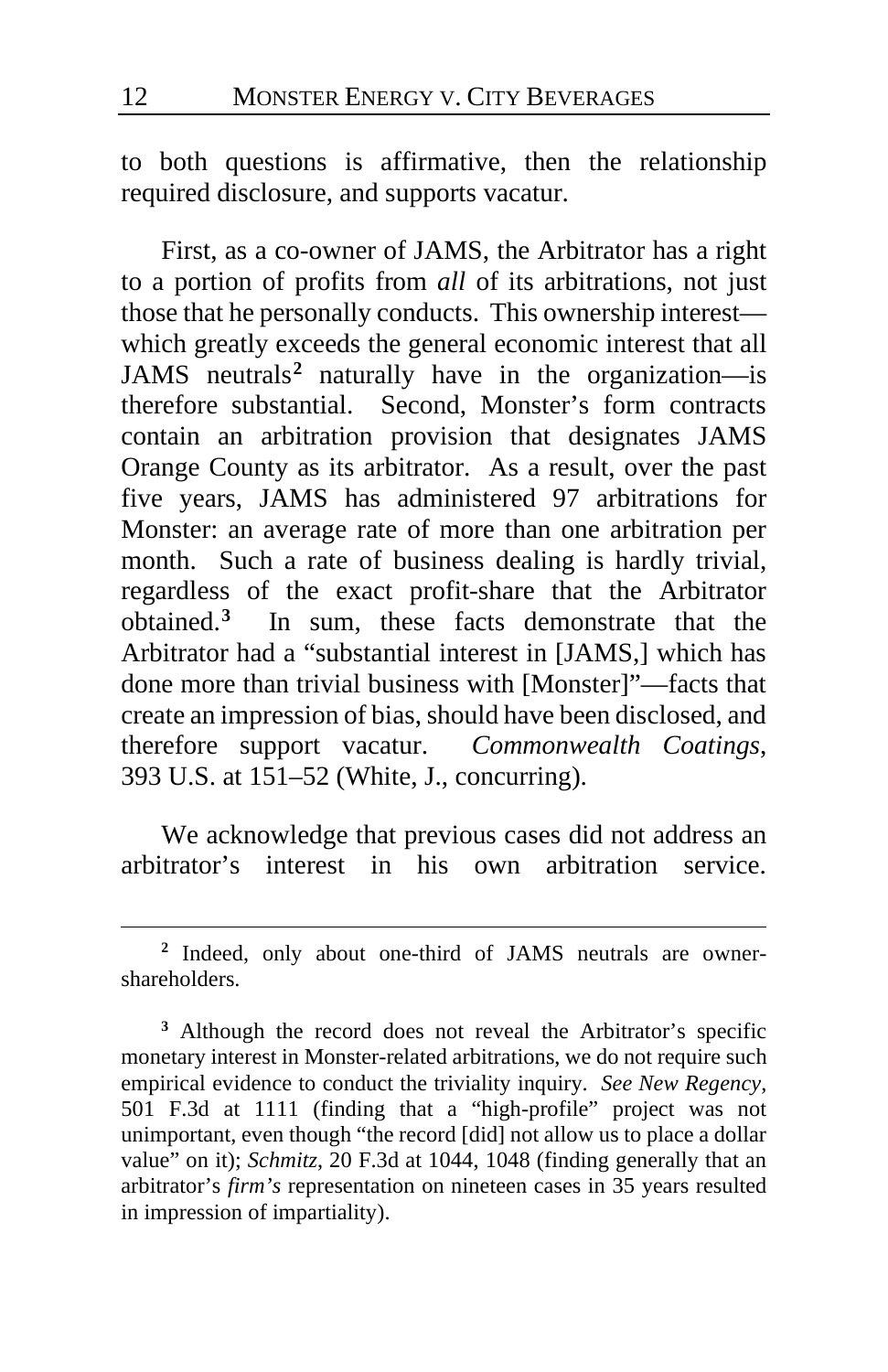Nonetheless, the Court did not distinguish between an arbitrator's organization and other entities, nor do we see any reason to insulate arbitration services from the principles that the Court articulated *Commonwealth Coatings*.

Some states within our circuit have already legislated extensive requirements for neutral arbitrators to ensure full disclosure. In California, for example, arbitrators are required to disclose "all matters that could cause a person aware of the facts to reasonably entertain a doubt that the proposed neutral arbitrator would be impartial," including the "existence of any ground specified in [Cal. Civ. Proc. Code § 170.1] for disqualification of a judge." Cal. Civ. Proc. Code § 1281.9(a). Similarly, Montana requires arbitrators to disclose "all matters that could cause a person aware of the facts underlying a potential conflict of interest to have a reasonable doubt that the person would be able to act as a neutral or impartial arbitrator," including any ground for the disqualification of a judge. Mont. Code Ann. §§ 27-  $5-116(3)–(4)$ .

In addition, under the Revised Uniform Arbitration Act (the RUAA), which has been adopted by several states in our circuit, an arbitrator must disclose "any known facts that a reasonable person would consider likely to affect the impartiality of the arbitrator," including a financial interest in the outcome of the proceeding. *See, e.g.*, Or. Rev. Stat. Ann.  $$36.650(1)(1)$ . The RUAA also establishes a presumption of evident partiality when the arbitrator does not disclose a "known, direct and material interest in the outcome of the arbitration proceeding or a known, existing and substantial relationship with a party . . . ." *See, e.g.*, Ariz. Rev. Stat. Ann. § 12-3012(E).

In the states that have enacted the referenced measures, arbitrators currently operate under disclosure rules akin to,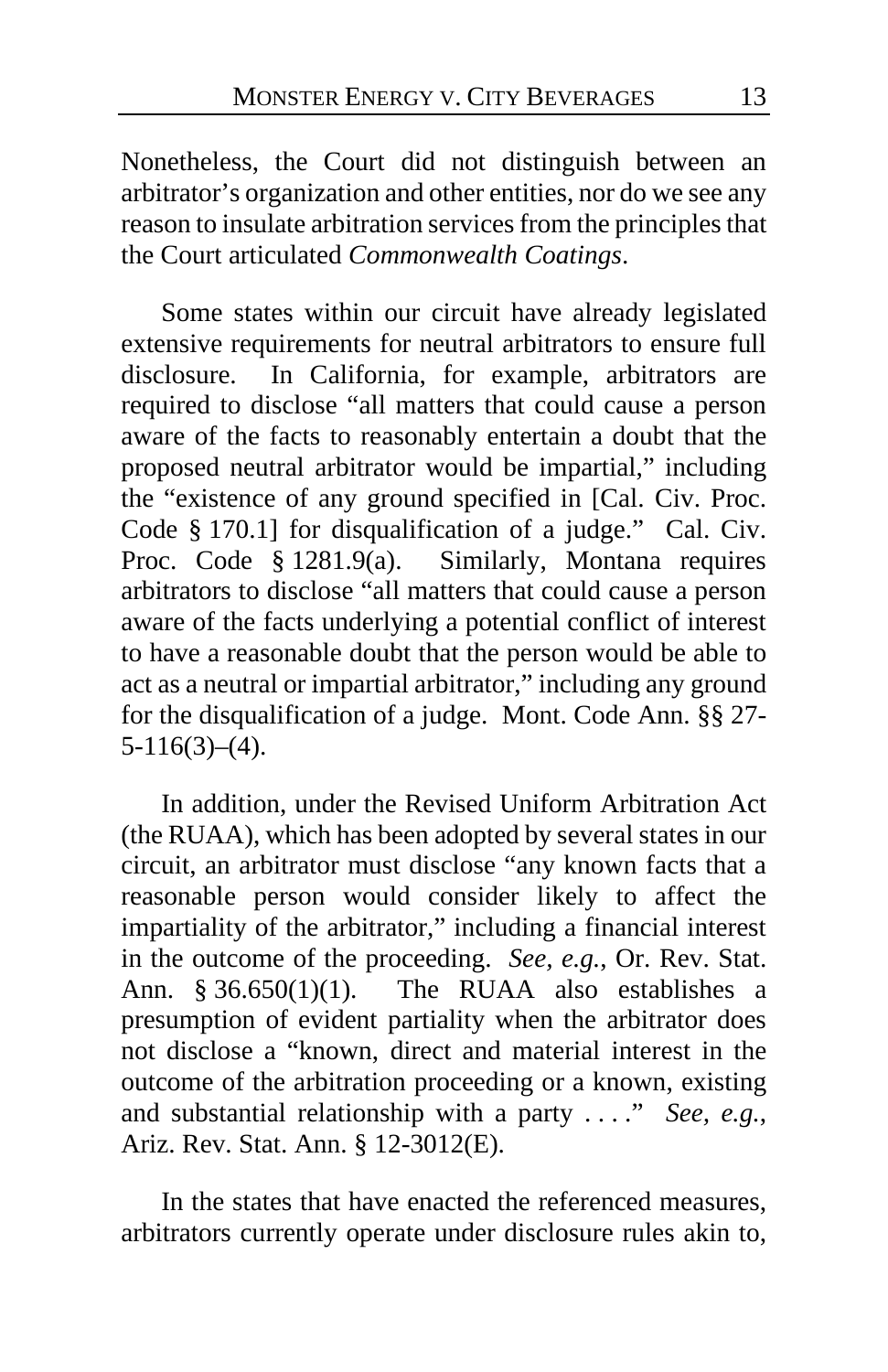or more burdensome than, the easily satisfied obligations we set forth here. Fundamentally, these disclosure requirements safeguard the parties' right to be aware of the relevant information to assess the arbitrator's neutrality.

<span id="page-13-0"></span>We note that although judges are bound by somewhat different rules than arbitrators, judges are clearly not immune from recusal requirements when our neutrality might be reasonably questioned. *See, e.g.*, *Caperton v. A.T. Massey Coal Co.*, 556 U.S. 868, 881 (2009) ("The Court asks not whether the judge is actually, subjectively biased, but whether the average judge in his position is 'likely' to be neutral, or whether there is an unconstitutional 'potential for bias.'"); *Tumey v. Ohio*, 273 U.S. 510, 523 (1927) (holding that the Due Process Clause requires recusal when a judge has a "direct, personal, substantial pecuniary interest" in a case). Unlike the standards governing judges, however, our ruling in this case does not require automatic disqualification or recusal—only disclosure prior to conducting an arbitration concerning (1) the arbitrator's ownership interest, if any, in the entity under whose auspices the arbitration is conducted, *and* (2) whether the entity under whose auspices the arbitration is conducted and one or more of the parties were previously engaged in nontrivial business dealings. Once armed with that information, and the answers to any other inquiries the parties may wish to pose as a result of knowing that information, the parties can make their own informed decisions about whether a particular arbitrator is likely to be neutral. It is simplicity itself, and no real burden, for an arbitrator to disclose his or her ownership interest in an arbitration company for which he or she works, as well as the organization's prior dealings with the parties to the arbitration.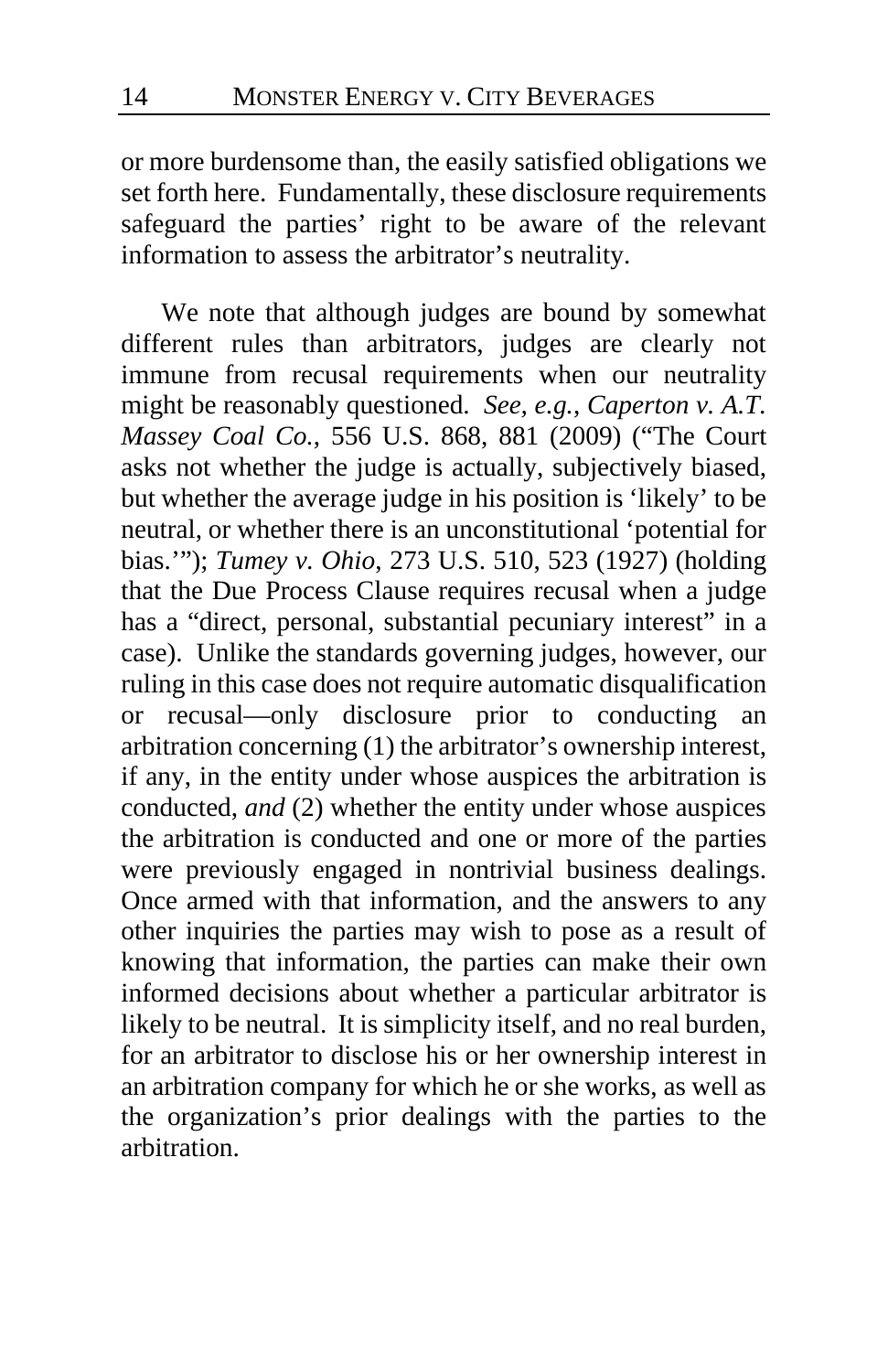Although this litigation involved two sophisticated companies, the proliferation of arbitration clauses in everyday life—including in employment-related disputes, consumer transactions, housing issues, and beyond—means that arbitration will often take place between unequal parties. *See* Katherine Van Wezel Stone, *Rustic Justice: Community and Coercion Under the Federal Arbitration Act*, 77 N.C. L. Rev. 931, 934 (1999); *see also Aspic Eng'g & Constr. Co. v. ECC Centcom Constructors, LLC*, 913 F.3d 1162, 1169 (9th Cir. 2019) (noting, "We have become an arbitration nation."). Clear disclosures by arbitrators aid parties in making informed decisions among potential neutrals. These disclosures are particularly important for one-off parties facing "repeat players." *See* Lisa B. Bingham, *Employment Arbitration: The Repeat Player Effect*, 1 Emp. Rts. & Emp. Pol'y J. 189, 209–17 (1997) (finding that employees disproportionately failed to recover damages against repeat-<br>player employers compared to non-repeat-player employers compared to non-repeat-player employers).

Ultimately, we agree with Justice White:

The arbitration process functions best when an amicable and trusting atmosphere is preserved and there is voluntary compliance with the decree, without need for judicial enforcement. This end is best served by establishing an atmosphere of frankness at the outset, through disclosure by the arbitrator of any financial transactions which he has had or is negotiating with either of the parties.... The judiciary should minimize its role in arbitration as judge of the arbitrator's impartiality. That role is best consigned to the parties, who are the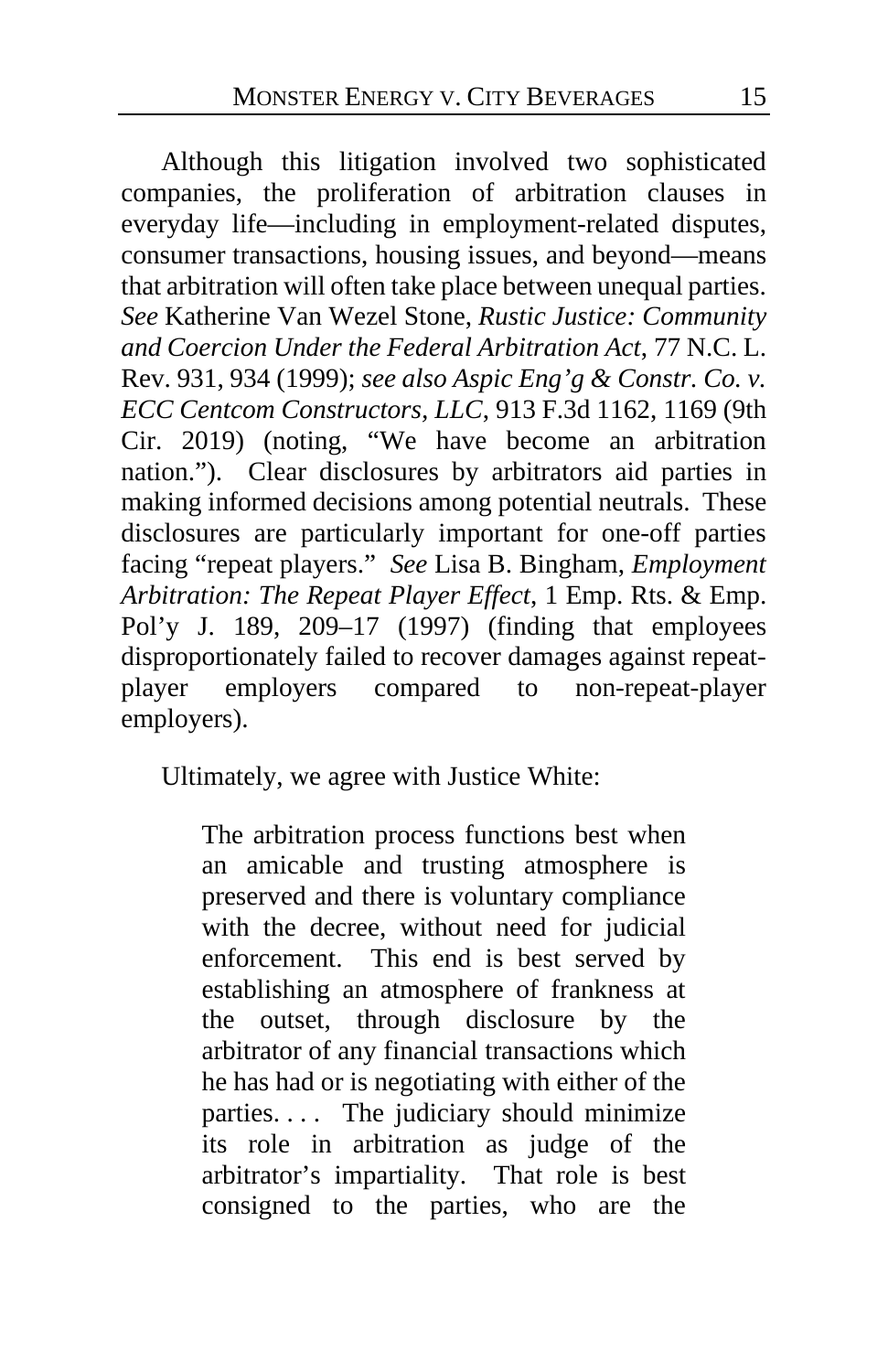architects of their own arbitration process, and are far better informed of the prevailing ethical standards and reputations within their business.

*Commonwealth Coatings*, 393 U.S. at 151 (White, J., concurring).

In accordance with the interest of finality, judicial review of arbitration awards is often unexacting. However, the Supreme Court has nonetheless clearly endorsed the judicial enforcement of an arbitrators' duty to disclose. Placing the onus on arbitrators to disclose their ownership interests in their arbitration organizations, and their organizations' nontrivial business dealings with the parties to the arbitration, is consistent with both the principles of *Commonwealth Coatings* and our court's precedents.

Although our dissenting colleague raises concerns about the finality of recent arbitral judgments in light of our ruling in this case, she correctly notes that the applicable statute of limitations to vacate an arbitration award, *which is only three months*, will limit the impact of our ruling on recently decided arbitrations. 9 U.S.C. § 12; *Stevens v. Jiffy Lube Int'l, Inc.*, 911 F.3d 1249, 1251–52 (9th Cir. 2018). Prospectively, arbitration organizations like JAMS, which are already well-accustomed to extensive conflicts checks and disclosures, will have no difficulty fulfilling, and even exceeding, the requirements described here.

#### **CONCLUSION**

As the *Commonwealth Coatings* Court stated, "We can perceive no way in which the effectiveness of the arbitration process will be hampered by the simple requirement that arbitrators disclose to the parties any dealings that might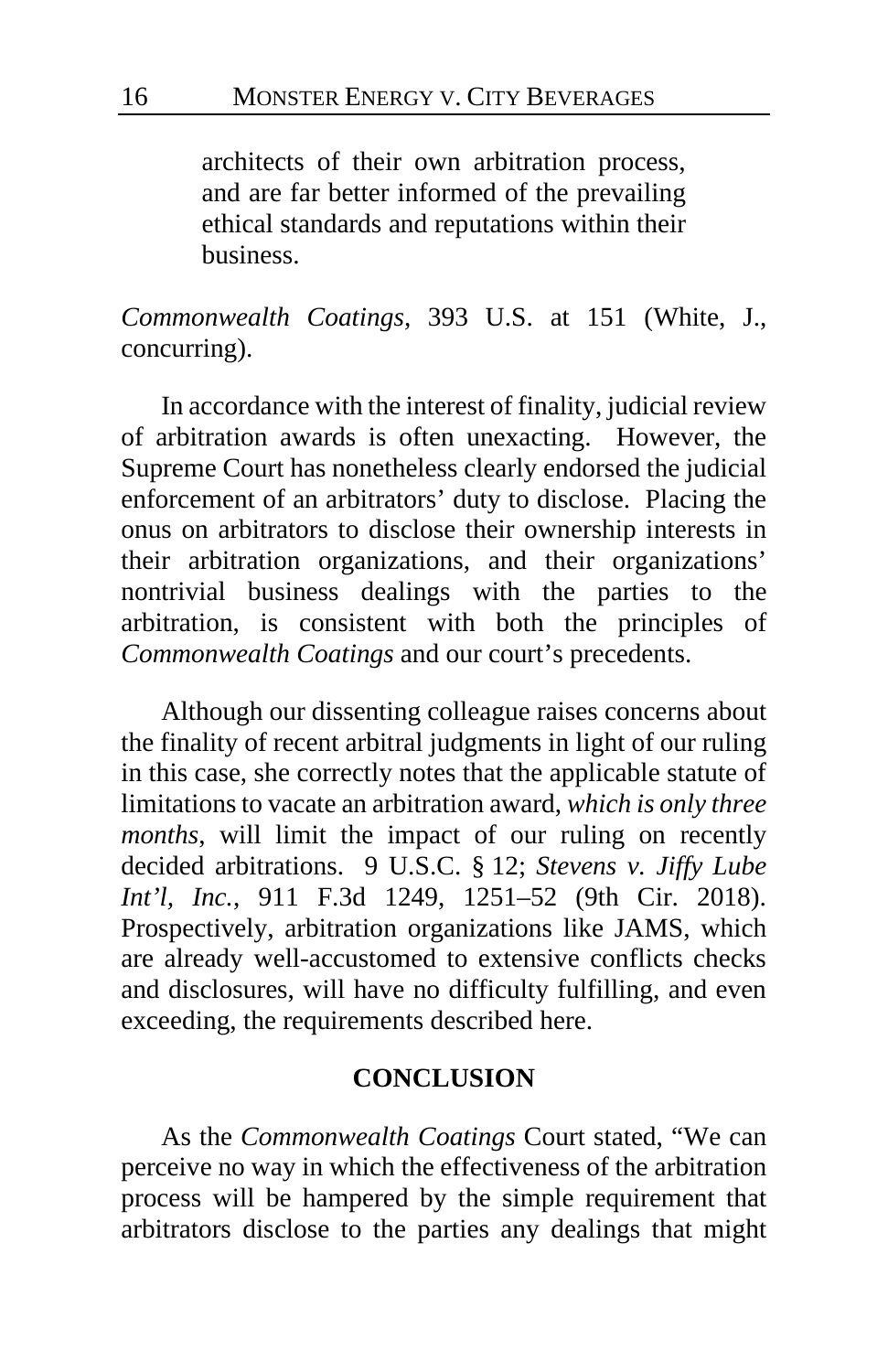<span id="page-16-2"></span>create an impression of possible bias." 393 U.S. at 149. We thus hold that before an arbitrator is officially engaged to perform an arbitration, to ensure that the parties' acceptance of the arbitrator is informed, arbitrators must disclose their ownership interests, if any, in the arbitration organizations with whom they are affiliated in connection with the proposed arbitration, and those organizations' nontrivial business dealings with the parties to the arbitration.

<span id="page-16-1"></span>Here, the Arbitrator's failure to disclose his ownership interest in JAMS—given its nontrivial business relations with Monster—creates a reasonable impression of bias and supports vacatur of the arbitration award. Because we vacate the arbitration award, we also vacate the district court's award of post-arbitration fees to Monster.**[4](#page-16-0)**

#### **REVERSED and VACATED.**

<span id="page-16-0"></span>**<sup>4</sup>** We further deny Olympic Eagle's request to take judicial notice and grant Monster's request to take judicial notice. We deny the amicus motions filed by the Legal Academics and Eric Kripke. We find moot the amicus motion filed by Warner Bros. We grant the amicus motion filed by the National Beer Wholesalers Association, finding it relevant and useful. *See* Fed. R. App. P. 29(a)(3)(B).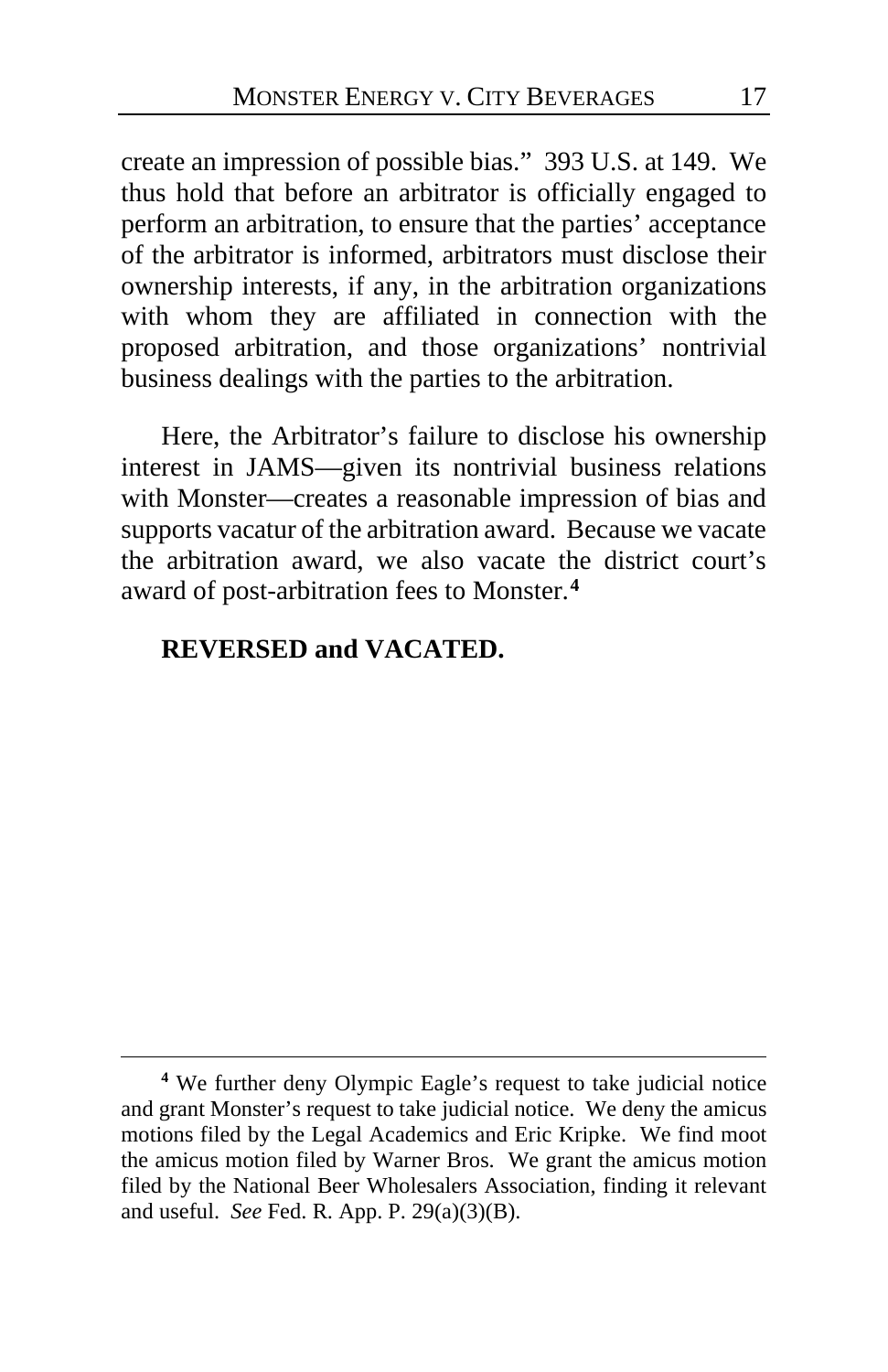#### FRIEDLAND, Circuit Judge, dissenting:

The majority vacates the arbitration award for "evident partiality" because the Arbitrator failed to disclose that he had an ownership interest in JAMS. In the majority's view, this undisclosed fact was necessary for the parties' informed selection of this Arbitrator because it creates an impression that differs meaningfully from that created by the facts the Arbitrator did disclose: (1) that he had a financial interest in JAMS's success generally, and (2) that Monster was a repeat customer of JAMS. I disagree that, in an evaluation of whether the Arbitrator might favor Monster, the additional information the majority believes should have been disclosed would have made any material difference. I would therefore reject Olympic Eagle's effort to vacate the arbitration award in Monster's favor.

#### **I.**

The Framers of our Constitution built protections against judicial partiality into Article III. Federal judges have life tenure and may not have their salaries diminished while in office. U.S. Const. art. III, § 1. As federal employees, federal judges receive their salaries from the government, not from the parties who appear before them. These structural protections are designed to help ensure that federal judges will decide cases based on the law and the facts, not out of concern about remaining popular enough to be selected to decide the next case or to receive the next paycheck. *See* The Federalist No. 78, at 465 (Alexander Hamilton) (Clinton Rossiter ed., 1961) (explaining that Article III's provision of life tenure is meant "to secure a steady, upright, and impartial administration of the laws").

When parties like those here, who could have their disputes resolved in federal court, instead have entered into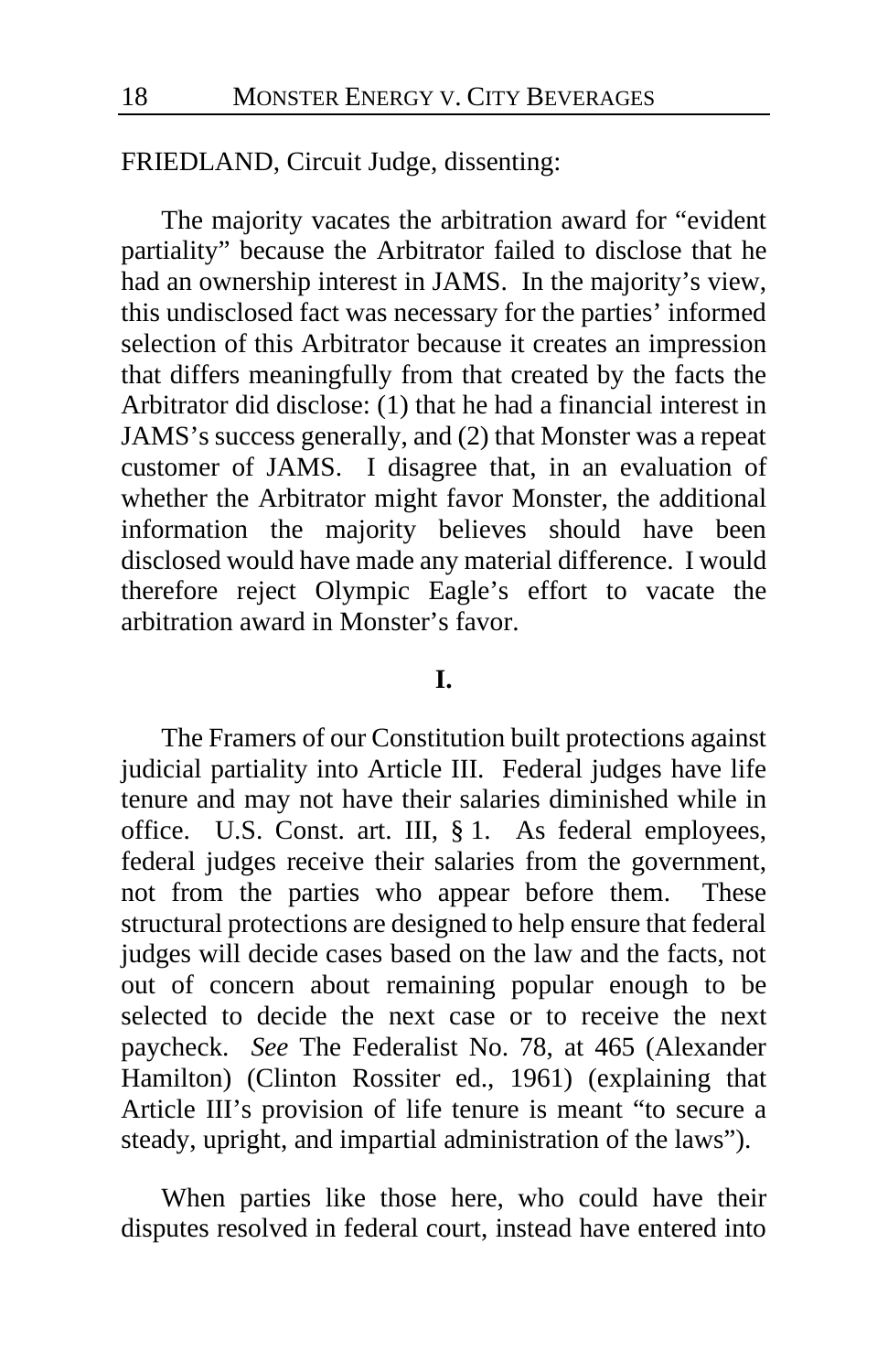a contract that requires resolving any disputes in private arbitration (whether the arbitration term was desired by both parties or not), they have given up those Article III protections. *See Merit Ins. Co. v. Leatherby Ins. Co.*, 714 F.2d 673, 679 (7th Cir. 1983) (explaining that parties to a commercial arbitration have "cho[sen] their method of dispute resolution, and can ask no more impartiality than inheres in the method they have chosen"). By nature of the fact that arbitrators are hired and paid by the parties for whom they conduct private arbitrations, arbitrators have an economic stake in cultivating repeat customers for their services. In addition, arbitrators affiliated with an arbitration firm have an interest in not causing the firm to lose its top clients. At least to some extent, this means arbitrators have incentives to make decisions that are viewed favorably by parties who frequently engage in arbitrations.**[1](#page-18-0)** This feature of private arbitration, even if distressing, is an inevitable result of the structure of the industry.

In this case, the Arbitrator disclosed that he had a financial interest in JAMS's success. He further disclosed that he had personally conducted one arbitration in which Monster was a party and had been selected to decide another case involving Monster and a different distributor. And he made clear that "the parties should assume that one or more of the other neutrals who practice with JAMS has participated in [a] . . . dispute resolution proceeding with the parties . . . in this case and may do so in the future." Olympic Eagle also knew that Monster used a form contract with its hundreds of distributors requiring that disputes be resolved

<span id="page-18-0"></span>**<sup>1</sup>** Individual arbitrators may be able to put these incentives out of their minds and make impartial decisions, but the incentives exist nonetheless.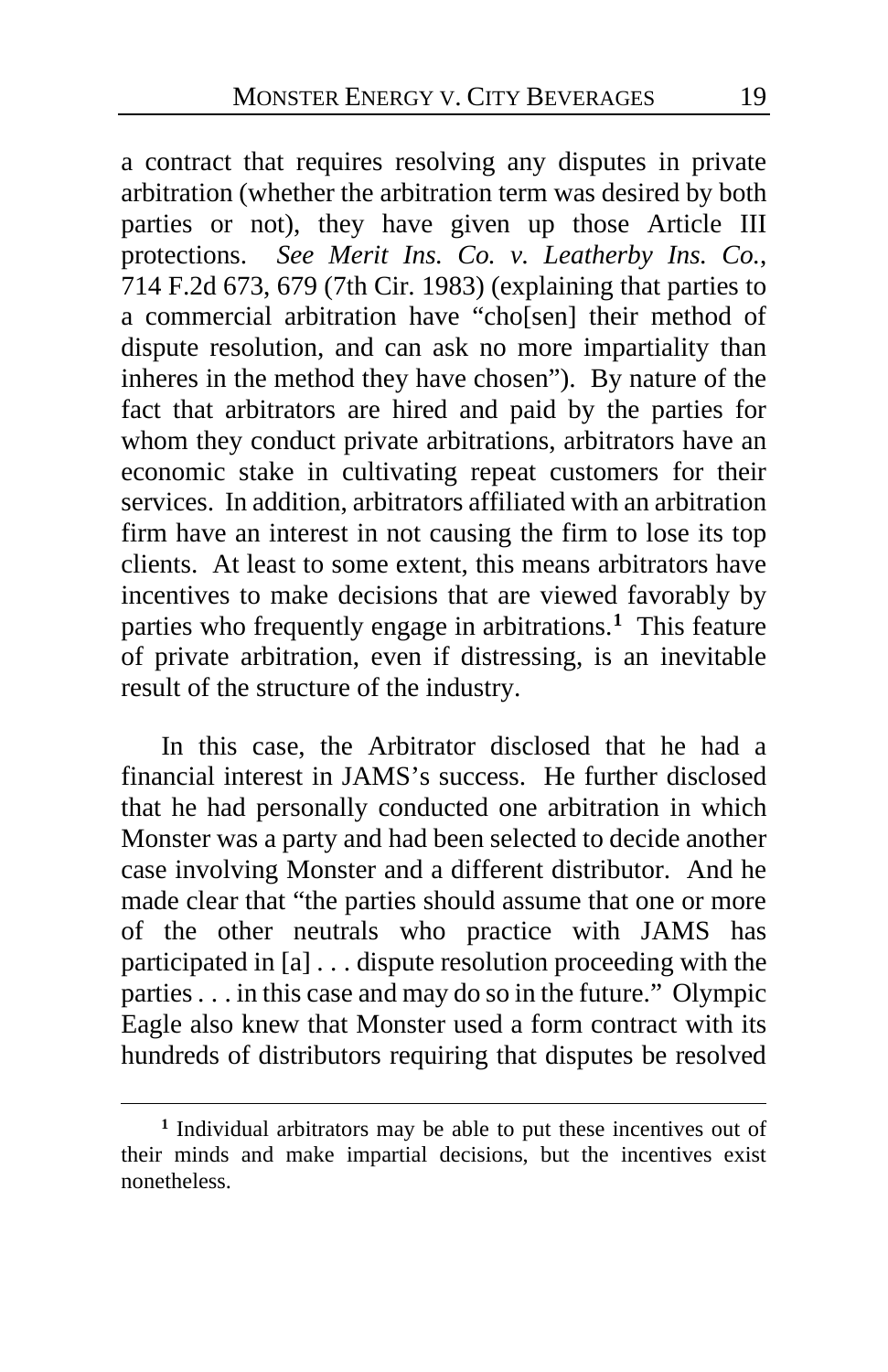through arbitration before JAMS—and therefore had even more reason to know that Monster had likely hired other JAMS arbitrators or at least had the potential to do so in the future.**[2](#page-19-0)** Indeed, the parties had litigated about the form contract, and the district court had held that Olympic Eagle had validly agreed to its terms, a ruling Olympic Eagle has not appealed. And before the arbitration began, Olympic Eagle could easily have accessed an online record showing that JAMS had conducted dozens of arbitrations between Monster and its consumers.**[3](#page-19-1)** *See Consumer Case Information*, JAMS, https://www.jamsadr.com/consumerca ses/ (last visited Oct. 11, 2019); *see also* Cal. Code Civ. Proc. § 1281.96 (requiring arbitration companies to disclose information about their consumer arbitrations).

This was more than enough information to allow Olympic Eagle to consider whether the Arbitrator might

<span id="page-19-1"></span>**<sup>3</sup>** As of August 27, 2015—when JAMS sent Monster and Olympic Eagle a list of potential arbitrators—JAMS had disclosed on its website at least eighty-one arbitrations involving Monster. *Consumer Case Information*, JAMS, https://web.archive.org/web/20150506072558/ http://www.jamsadr.com/files/Uploads/Documents/JAMS-Consumer-Case-Information.xlsx (May 6, 2015) (accessed by searching for "http://www.jamsadr.com/files/Uploads/Documents/JAMS-Consumer-Case-Information.xlsx" in the Internet Archive Wayback Machine).

<span id="page-19-0"></span>**<sup>2</sup>** It is unclear the extent to which a JAMS arbitrator would have had a similarly strong incentive to please Olympic Eagle, itself a large beverage distribution company. There appears to be nothing in the record that indicates whether Olympic Eagle was a repeat customer of JAMS or how frequently it engages in arbitrations. But it is possible that a JAMS arbitrator would have had an incentive to please the lawyers representing Olympic Eagle, given that lawyers often help their clients choose arbitrators. According to a court filing submitted by Monster, an international law firm that helped represent Olympic Eagle in this dispute with Monster had represented parties in at least twenty-three other cases involving arbitration with JAMS.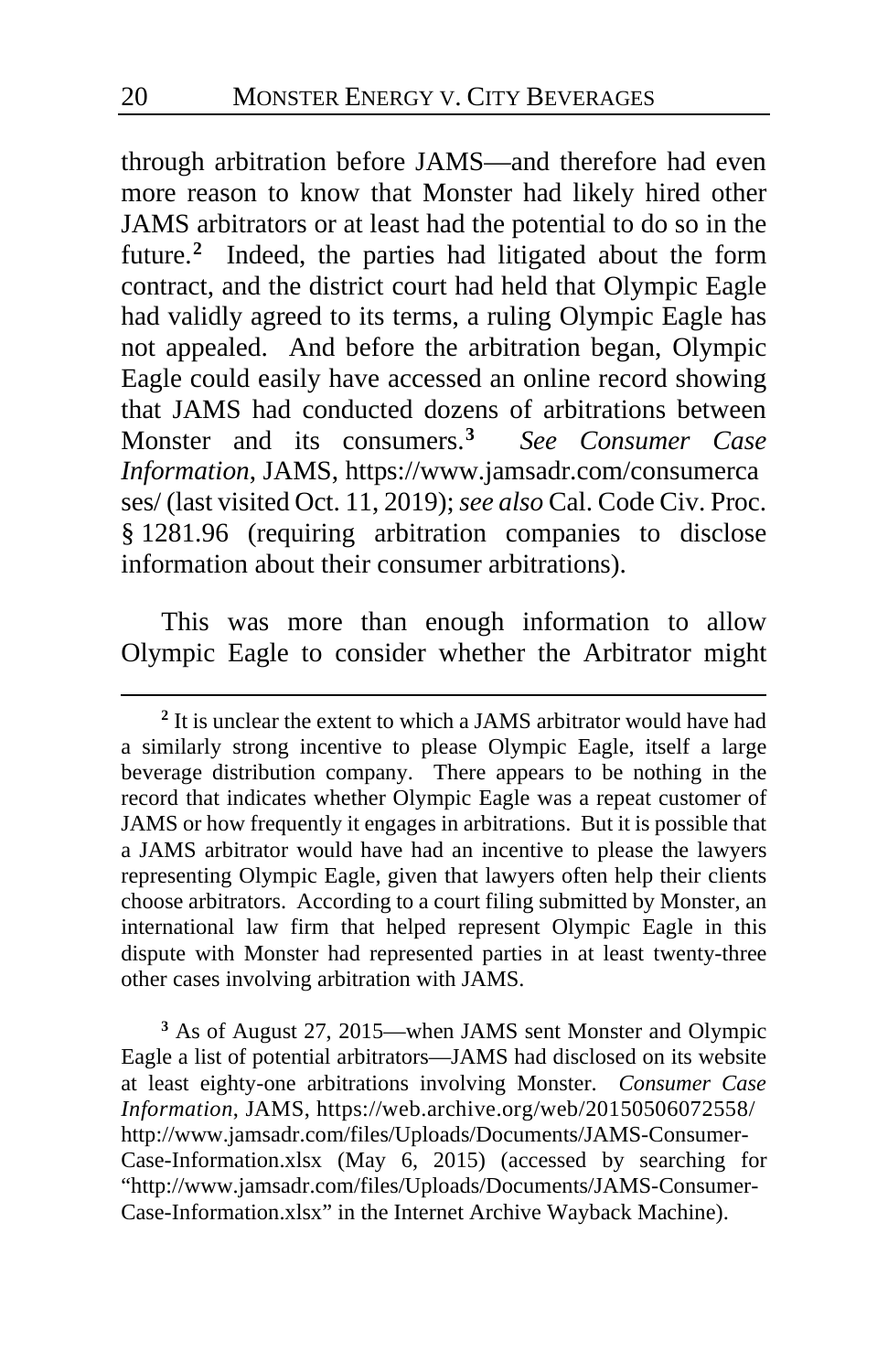have had an incentive to try to please Monster and thereby keep its repeat arbitration business. The majority reasons, however, that the Arbitrator's interest as a JAMS owner should have been specifically disclosed because it "greatly exceeds the general economic interest that all JAMS neutrals naturally have in the organization." Maj. Op. at [12.](#page-11-2) I do not see how this information would have made a material difference in Olympic Eagle's evaluation of the Arbitrator. Owners of JAMS have an interest in maximizing JAMS's amount of business, because they share in JAMS's profits. Likewise, non-owner arbitrators have an interest in advancing their professional careers and maintaining their status with JAMS, which creates similar incentives to decide cases in a way that is acceptable to repeat player customers—otherwise, JAMS might terminate the nonowner's JAMS affiliation.

Notably, by the time the Arbitrator was being selected, Olympic Eagle had committed to resolving any dispute with Monster through arbitration at JAMS. This necessarily meant that Olympic Eagle agreed the arbitration would be conducted by a JAMS arbitrator, whether that arbitrator was an owner of JAMS or a non-owner of JAMS. Because both types of arbitrators would have at least some incentive to keep repeat customers of JAMS such as Monster happy, it is unclear why knowing the details of the financial relationship between any specific potential arbitrator and JAMS would make a material difference to whether that arbitrator was accepted by Olympic Eagle.**[4](#page-20-0)** That an arbitrator has an

<span id="page-20-0"></span>**<sup>4</sup>** The majority also highlights that the Arbitrator failed to disclose more concrete information about Monster's past use of JAMS. Maj. Op. at 11. To the extent the majority believes this nondisclosure further supports vacating the arbitration award, *compare* Maj. Op. at 11 (noting the Arbitrator did not disclose "JAMS's substantial business relationship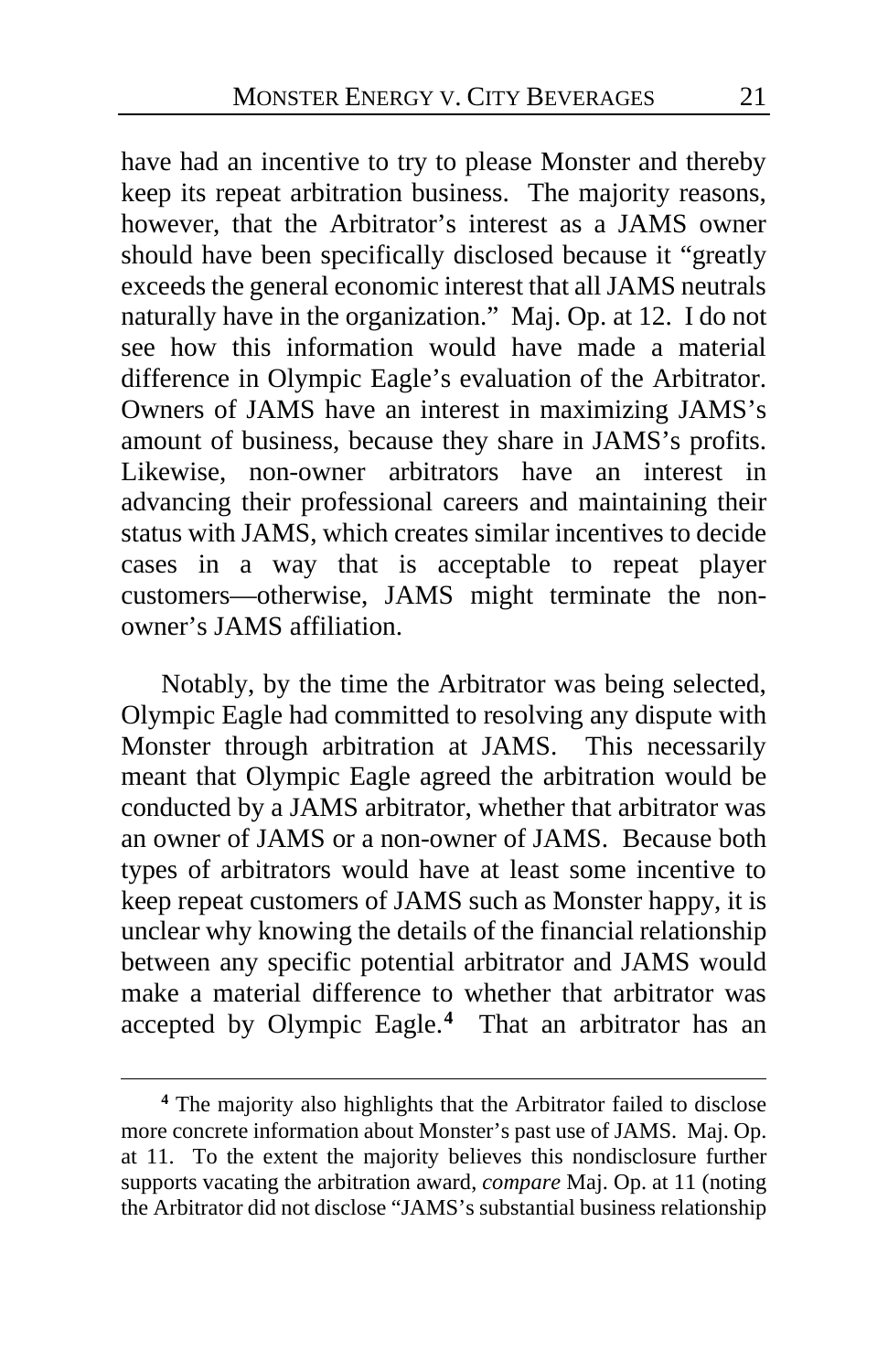ownership interest in the arbitration firm, not just a financial interest in that firm more generally, is hardly the sort of "real" and "not trivial" undisclosed conflict that our court has held requires vacatur. *See New Regency Prods., Inc. v. Nippon Herald Films, Inc.*, 501 F.3d 1101, 1110 (9th Cir. 2007) (quotation marks omitted).

The majority also leaves unclear how detailed an arbitrator's disclosures must be. Is it enough to reveal the fact that the arbitrator is an owner, or must the arbitrator disclose information such as how large the ownership interest is? Is it necessary to disclose the arbitration firm's total profits from the prior year—or maybe each year in the prior decade—so parties may assess, for example, whether the business of the party in question is significant overall? And how many prior arbitrations must a corporation have engaged in with an arbitration firm for there to be "nontrivial business dealings," Maj. Op. at [14,](#page-13-0) that require disclosure?**[5](#page-21-0)**

with Monster"), *with* Maj. Op. at [17](#page-16-1) (emphasizing "the Arbitrator's failure to disclose his ownership interest in JAMS," and the existence of JAMS's "nontrivial business relations with Monster," but not mentioning the Arbitrator's nondisclosure of those "business relations"), I disagree. Given that owners and non-owners have similar incentives to favor repeat players, the extent of a repeat player's relationship with the firm as a whole—which would not vary from arbitrator to arbitrator would be of little help in deciding whether to choose any particular arbitrator. And even if the Arbitrator did not disclose precise details, he *did* disclose that Monster was a repeat customer.

<span id="page-21-0"></span>**<sup>5</sup>** The majority indicates that generally, if an arbitrator has an ownership interest in his firm, and his firm has significant prior dealings with a party, both pieces of information must be disclosed. It is unclear, however, whether the majority's approach requires an arbitrator to disclose significant prior dealings even if he has no ownership interest, and vice-versa. *Compare* Maj. Op. at [17](#page-16-2) (stating that "arbitrators must disclose their ownership interests, *if any*" and their firm's "nontrivial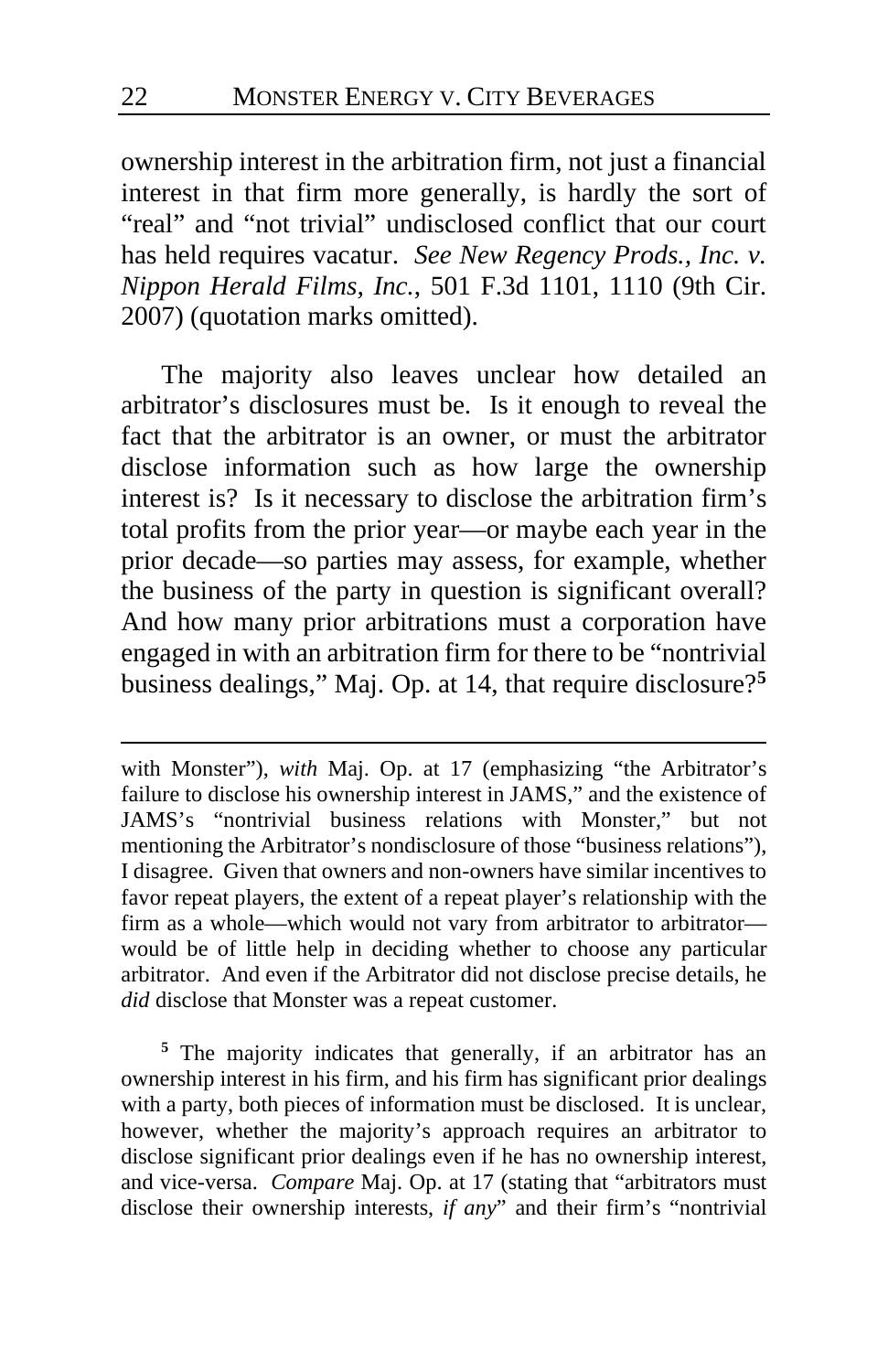Does the fee paid for each of these prior arbitrations need to exceed any threshold to trigger disclosure? And, because lawyers often choose or help choose arbitrators, giving arbitrators an incentive to please lawyers who bring clients to arbitrations, must prior arbitrations with the lawyers or law firms representing the parties also be disclosed?

As these lingering questions demonstrate, ruling for Olympic Eagle is likely to generate endless litigation over arbitrations that were intended to finally resolve disputes outside the court system. Nothing in existing caselaw forces this error. Olympic Eagle has not pointed us to a single reported federal decision holding that an undisclosed potential source of bias stemming from the structure of the private arbitration industry itself warrants vacating an arbitration award.The majority acknowledges as much by conceding that there are no prior cases directly on point. Rather, the precedent binding us that vacated arbitration awards because of a failure to disclose information involved an arbitrator who had a relationship with one of the arbitrating parties that was totally unrelated to prior arbitrations. *See Commonwealth Coatings Corp. v. Cont'l Cas. Co.*, 393 U.S. 145, 146, 149–50 (1968) (arbitrator failed to disclose that he had occasionally served as an engineering consultant for one of the parties over several years); *New Regency Prods.*, 501 F.3d at 1107–11 (arbitrator failed to disclose his employment with a company negotiating a film deal with one of the parties to the arbitration); *Schmitz v. Zilveti*, 20 F.3d 1043, 1044, 1048–50 (9th Cir. 1994) (arbitrator failed to disclose that his law firm represented in at least nineteen matters a parent company of one of the

business dealings with the parties to the arbitration" (emphasis added)), *with* Maj. Op. at [11–](#page-10-0)12 (suggesting that disclosure is only required if there is both an ownership interest and substantial business dealings).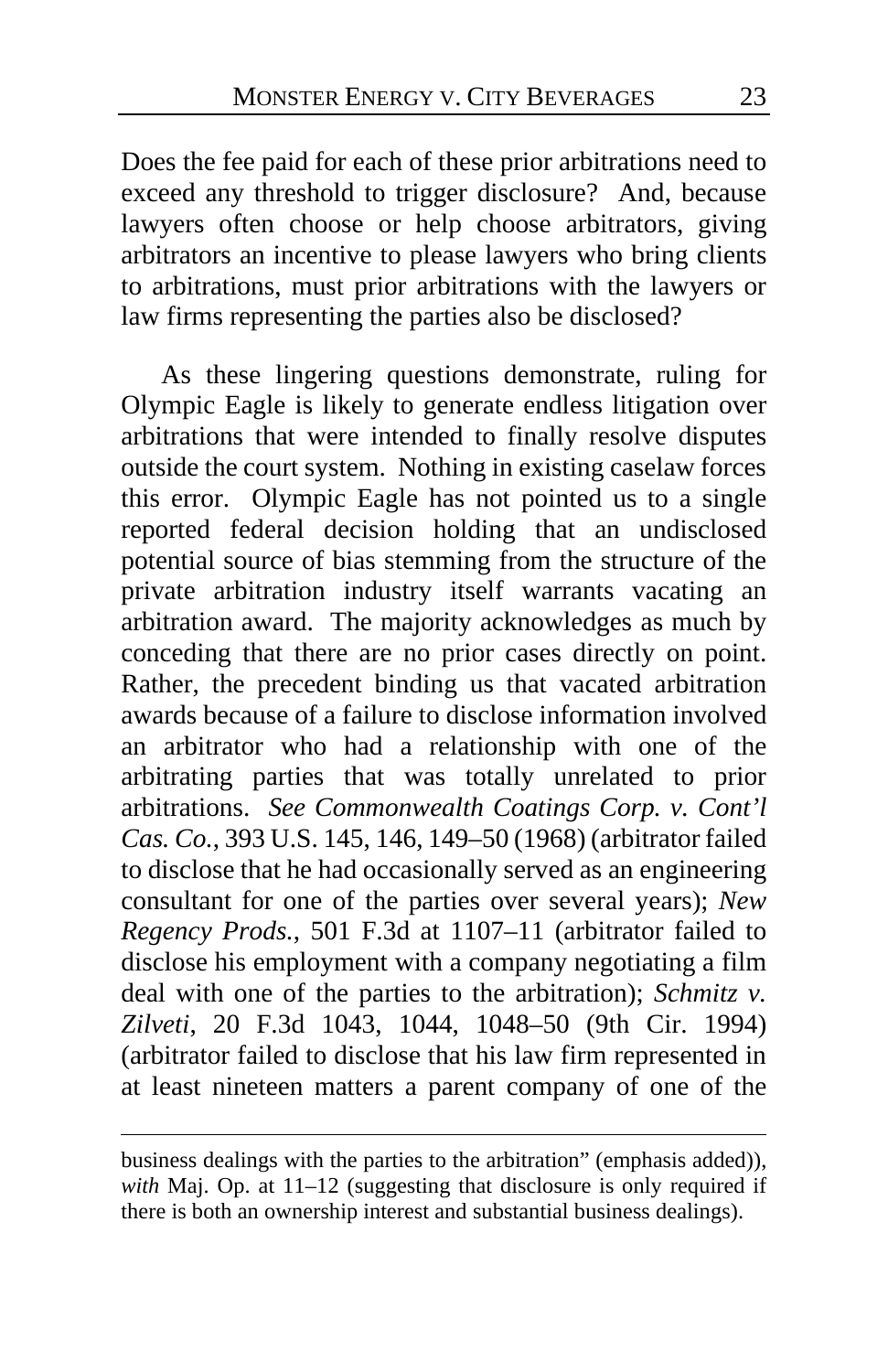parties to the arbitration). There is no reason the parties would know about the potential partiality arising from such a relationship unless the arbitrator disclosed the relationship. By contrast, the potential partiality that stems from the very structure of private arbitration is obvious to anyone who understands arbitrators' general economic interest in repeat business for themselves or their firm.

In the short run, adopting Olympic Eagle's position will require vacating awards in numerous cases decided by JAMS owners (who make up about a third of JAMS arbitrators) who did not disclose their ownership interest.**[6](#page-23-0)** If there are other firms where arbitrators similarly hold ownership interests, the majority's approach will likewise require vacatur in those arbitrators' cases with repeat players unless there was a disclosure of the ownership interest.

In the long run, adopting Olympic Eagle's position could spur years of quibbling over the extent of disclosures required by arbitrators. And this slippery slope may have no bottom. If the losing party to an arbitration is less of a repeat player than its opponent, it will likely be able to think up after the fact some argument that an arbitrator's disclosure did not fully convey the arbitrator's financial interest in the potential future arbitration business of the winning party or its lawyers. The result will be to prolong disputes that both parties have already spent tremendous amounts of time and money to resolve. Olympic Eagle, for example, only

<span id="page-23-0"></span>**<sup>6</sup>** Of course, the statute of limitations for filing a motion to vacate an arbitration award may place a limit on how much litigation there will be. *See* 9 U.S.C. § 12; *Stevens v. Jiffy Lube Int'l, Inc.*, 911 F.3d 1249, 1251– 52 (9th Cir. 2018) (discussing statute of limitationsfor petitions to vacate arbitration awards).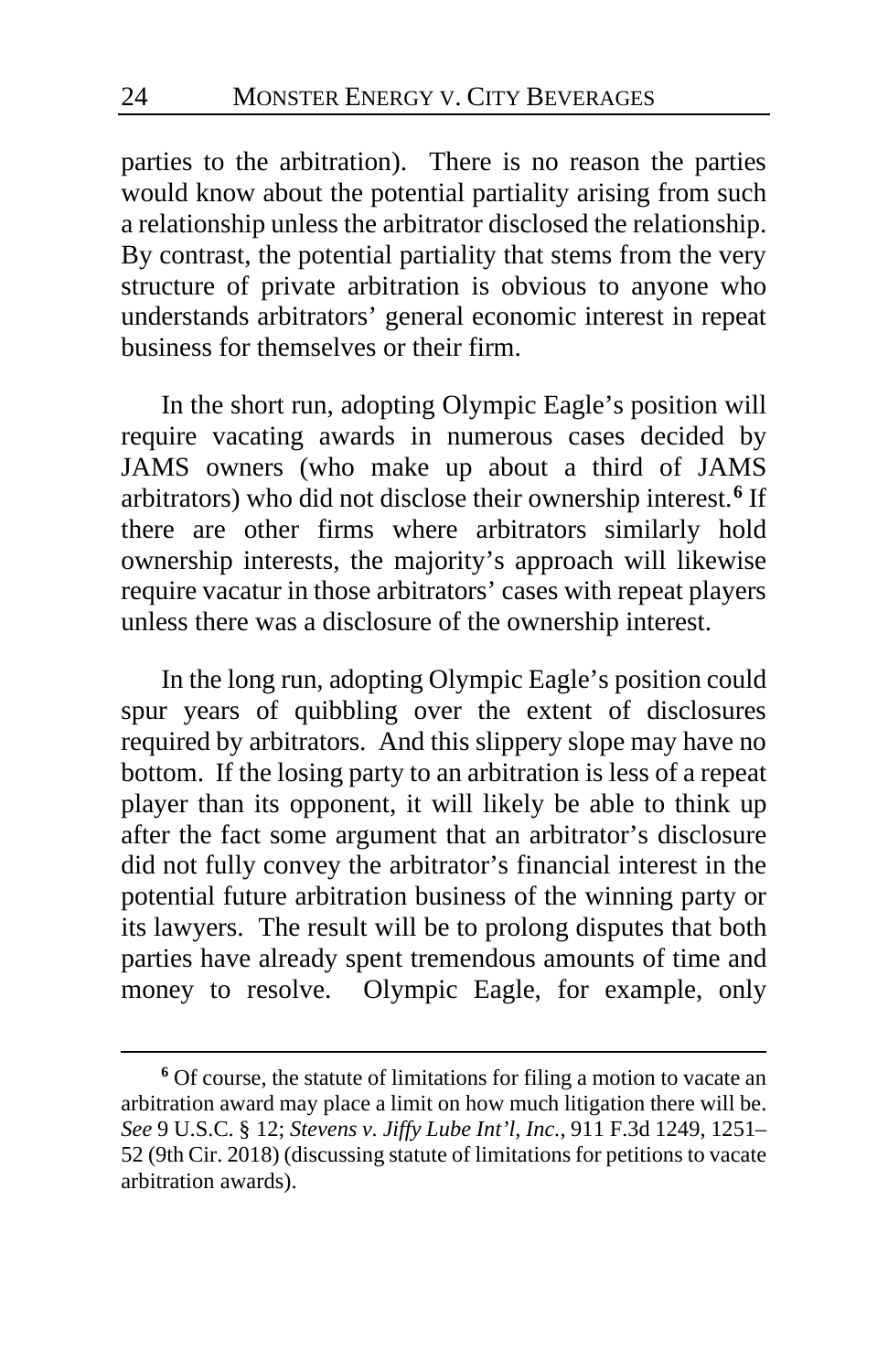objected to the Arbitrator's lack of disclosure after it lost the arbitration. By that point, more than a year had passed since the district court compelled arbitration, and the agreed-upon Arbitrator had conducted a hearing lasting nine days. The arbitration fee alone was \$160,000, and Monster was awarded \$3 million in attorney's fees and costs.**[7](#page-24-0)** To avoid the uncertainty created by the majority's opinion, which would inevitably exist even after further disclosures are attempted, parties may shift to using arbitrators who are unaffiliated with any arbitration firm. These arbitrators may be less likely to have expertise—but be at least equally likely to want to retain the business of potential repeat customers. *Cf. ANR Coal Co., Inc. v. Cogentrix of N.C., Inc.*, 173 F.3d 493, 498–99 (4th Cir. 1999) ("[S]ubjecting arbitrators to extremely rigorous disclosure obligations would diminish one of the key benefits of arbitration: an arbitrator's familiarity with the parties' business." (citing *Commonwealth Coatings*, 393 U.S. at 150 (White, J., concurring))).

Although I would affirm the Arbitrator's award in favor of Monster, I note that lack of disclosure about a party's prior arbitrations might require vacatur in some instances. For

<span id="page-24-0"></span>**<sup>7</sup>** Ruling for Olympic Eagle could also lay the groundwork for further disputes over whether arbitrators with ownership interests have a conflict that disqualifies them under state law from arbitrating cases involving a repeat player. *See* Cal. Code Civ. Proc. § 1281.91(d) (allowing for disqualification under certain circumstances, including those described in Cal. Code Civ. Proc.  $\S 170.1(a)(6)(A)(iii)$ —when "[a] person aware of the facts might reasonably entertain a doubt that the [decision-maker] would be able to be impartial"); *see also* Alaska Stat. § 09.43.380(b) ("An individual who has a known, direct, and material interest in the outcome of the arbitration proceeding . . . may not serve as an arbitrator required by an agreement to be neutral."); Ariz. Rev. Stat. Ann. § 12-3011(B) (same); Haw. Rev. Stat. § 658A-11(b) (same); Nev. Rev. Stat. § 38.226(2) (same).